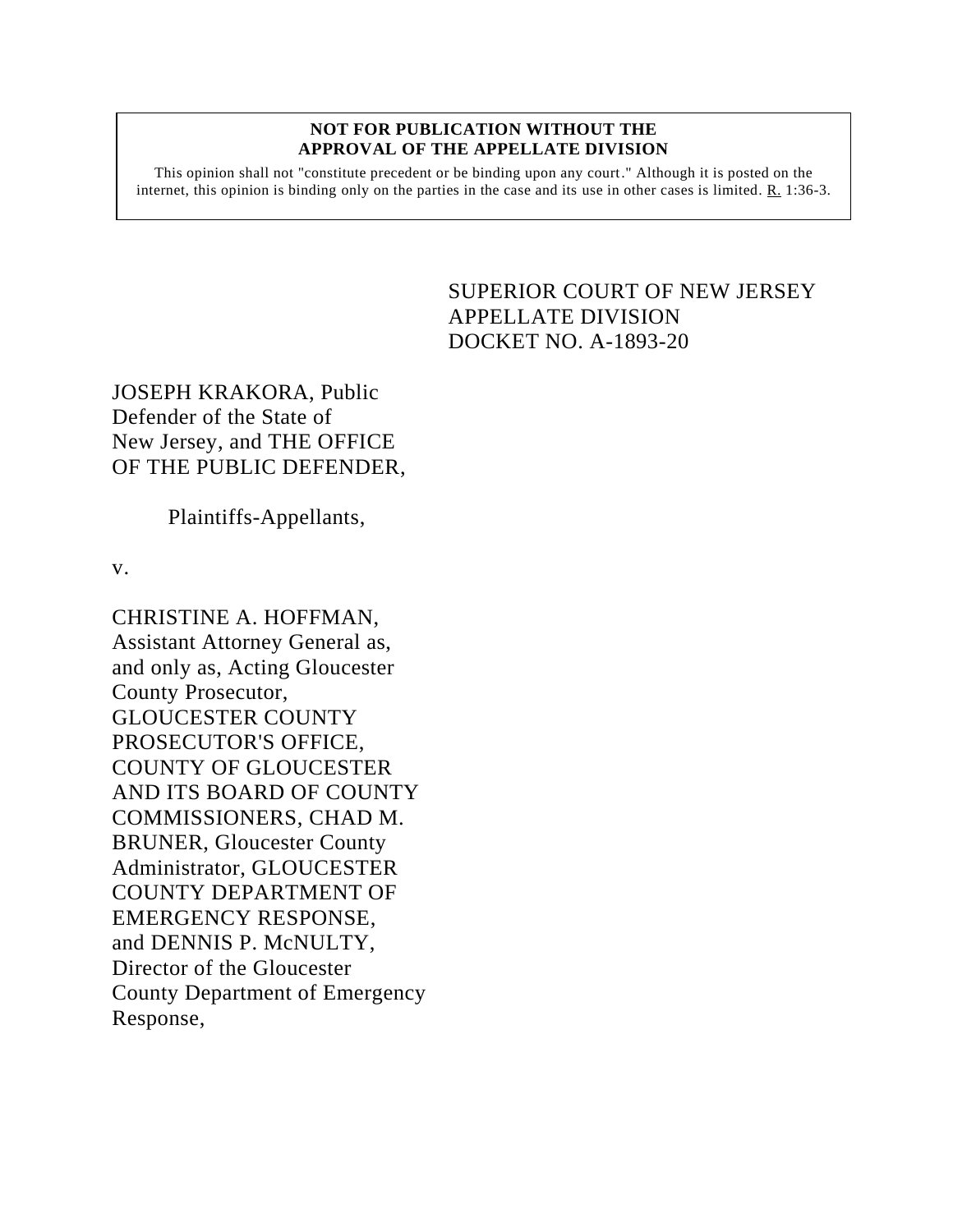Defendants-Respondents.<sup>1</sup>

Argued April 25, 2022 – Decided May 16, 2022

Before Judges Sabatino, Rothstadt and Mayer.

On appeal from the Superior Court of New Jersey, Law Division, Gloucester County, Docket No. L-1456-20.

Katherine Constantine Blinn, Assistant Deputy Public Defender, argued the cause for appellants (Joseph E. Krakora, Public Defender, attorney; Katherine Constantine Blinn, of counsel and on the briefs).

Michael J. Miles argued the cause for respondents (Brown & Connery, LLP, attorneys; Michael J. Miles and Alyssa I. Lott, on the briefs).

# PER CURIAM

This case arises from Gloucester County's replacement of its computer server that stores, on a centralized basis, recordings of all 9-1-1 emergency response calls made within the County. Upon switching to the new server, the County drastically reduced the retention time for storing the call data from a period of six years to thirty-one days. That shortened time frame corresponds with the minimum retention period prescribed by a state regulation, N.J.A.C.  $17:24 - 2.4(a)(1)$ .

<sup>&</sup>lt;sup>1</sup> The caption has been updated in accordance with Rule 4:34-4 to reflect the current offices and officeholders.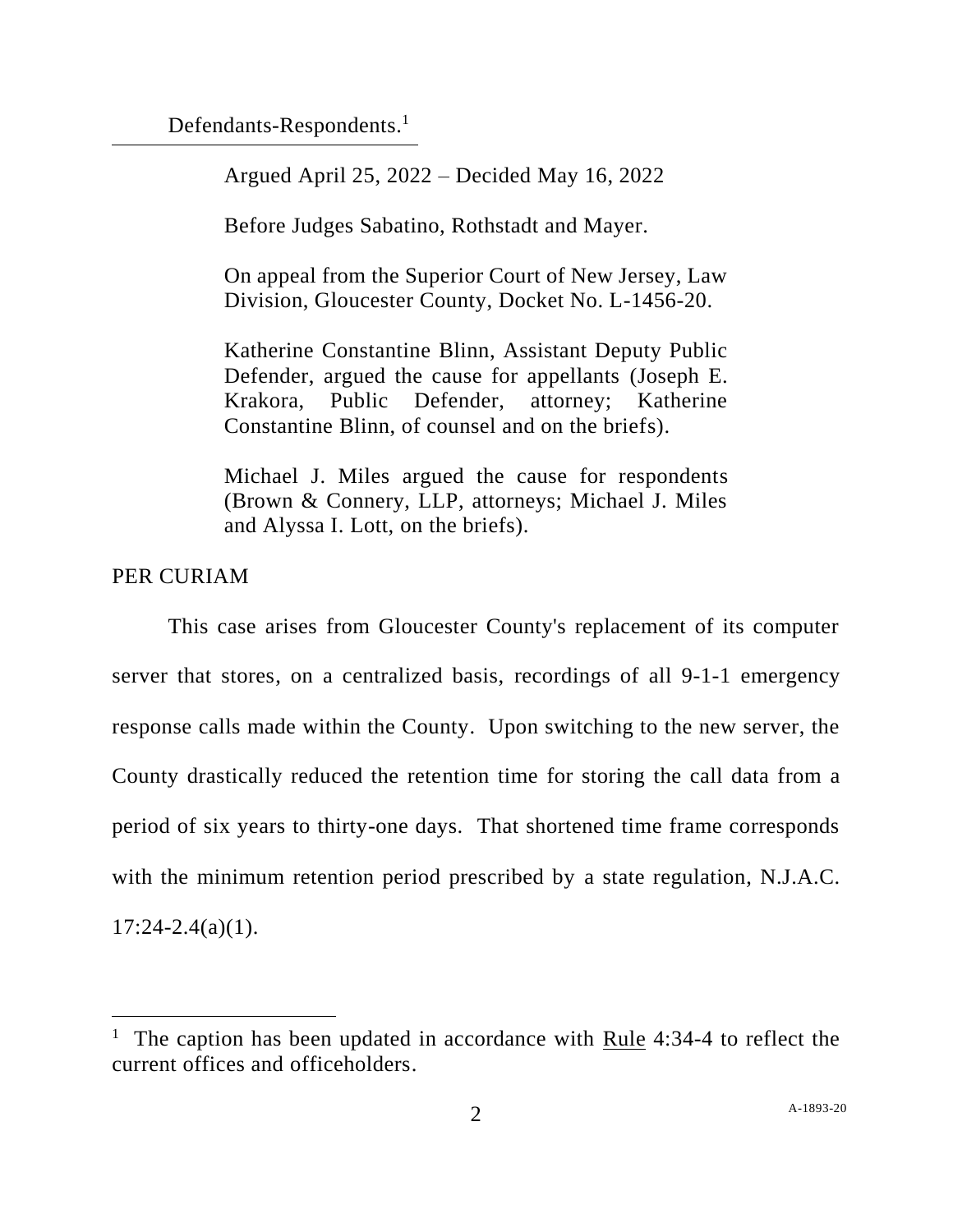The Public Defender contends his office does not have the institutional or administrative ability, or the awareness of the potential evidential relevance of every specific 9-1-1 recording, to submit requests for all such recordings within the County's new thirty-one-day deadline. The Public Defender asserts the new policy jeopardizes the constitutional rights of its clients who it defends in criminal prosecutions.

Seeking relief from the new policy, the Public Defender and his office filed suit in the Law Division against various units of Gloucester County's government.<sup>2</sup> Plaintiffs requested that the court compel the retention of the 9-1-1 recordings beyond the minimum thirty-one days. Plaintiffs also sought retention and forensic analysis of the old server to determine what data remains accessible.

The trial court granted defendants' motion to dismiss the complaint under <u>Rule</u> 4:6-2(e) for failure to state a claim on which relief can be granted. Plaintiffs appealed, and this court issued a stay halting the implementation of the shortened retention policy, pending the disposition of the appeal. We

 $2$  The defendants are: the Gloucester County Prosecutor's Office and the Acting Gloucester County Prosecutor; Gloucester County and its Board of Chosen Freeholders (now known as the Board of County Commissioners), N.J.S.A. 40:20-1, and County Administrator; and the Gloucester County Department of Emergency Response and its Director.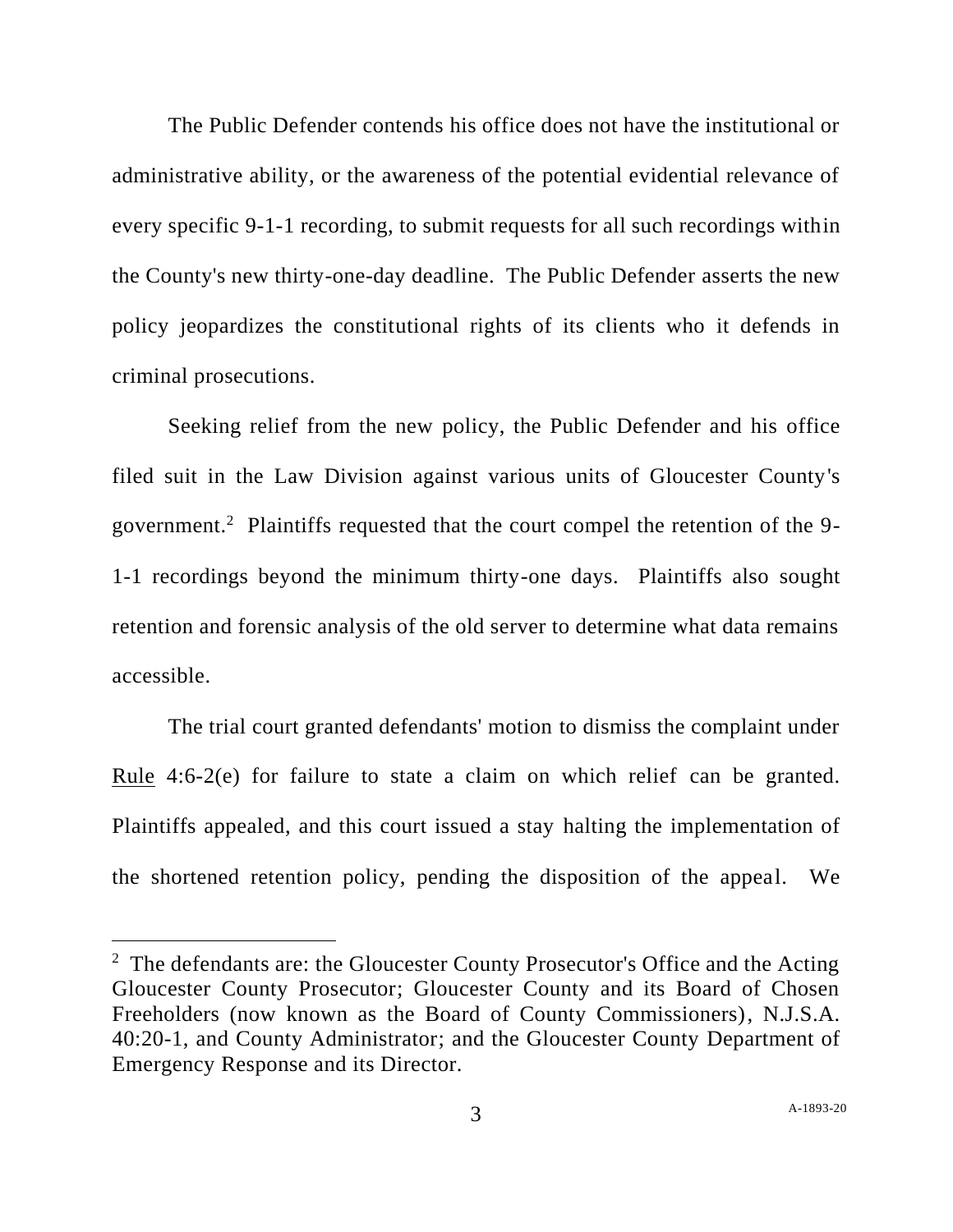simultaneously invited the Attorney General to participate in the appeal, although that invitation was declined.

For the reasons that follow, we vacate the trial court's dismissal order and remand for discovery and other proceedings. In doing so, we do not foreclose plaintiffs from pursuing other avenues of potential relief on a statewide basis concerning the administrative regulations.

I.

We summarize the factual background based on the parties' written submissions, mindful that no discovery or evidential proceedings have been conducted.

### The Parties and the Interconnectedness of Their Work

The Gloucester County Department of Emergency Response ("GCDER") is funded by Gloucester County, and organizationally it is located within the County's Department of Public Safety, under the supervision of the County Administrator and the Board of County Commissioners. The GCDER maintains a call center that provides a centralized dispatch service for the Gloucester County Prosecutor's Office, all police and fire departments in the County, as well as the County SWAT and emergency response teams, six ambulance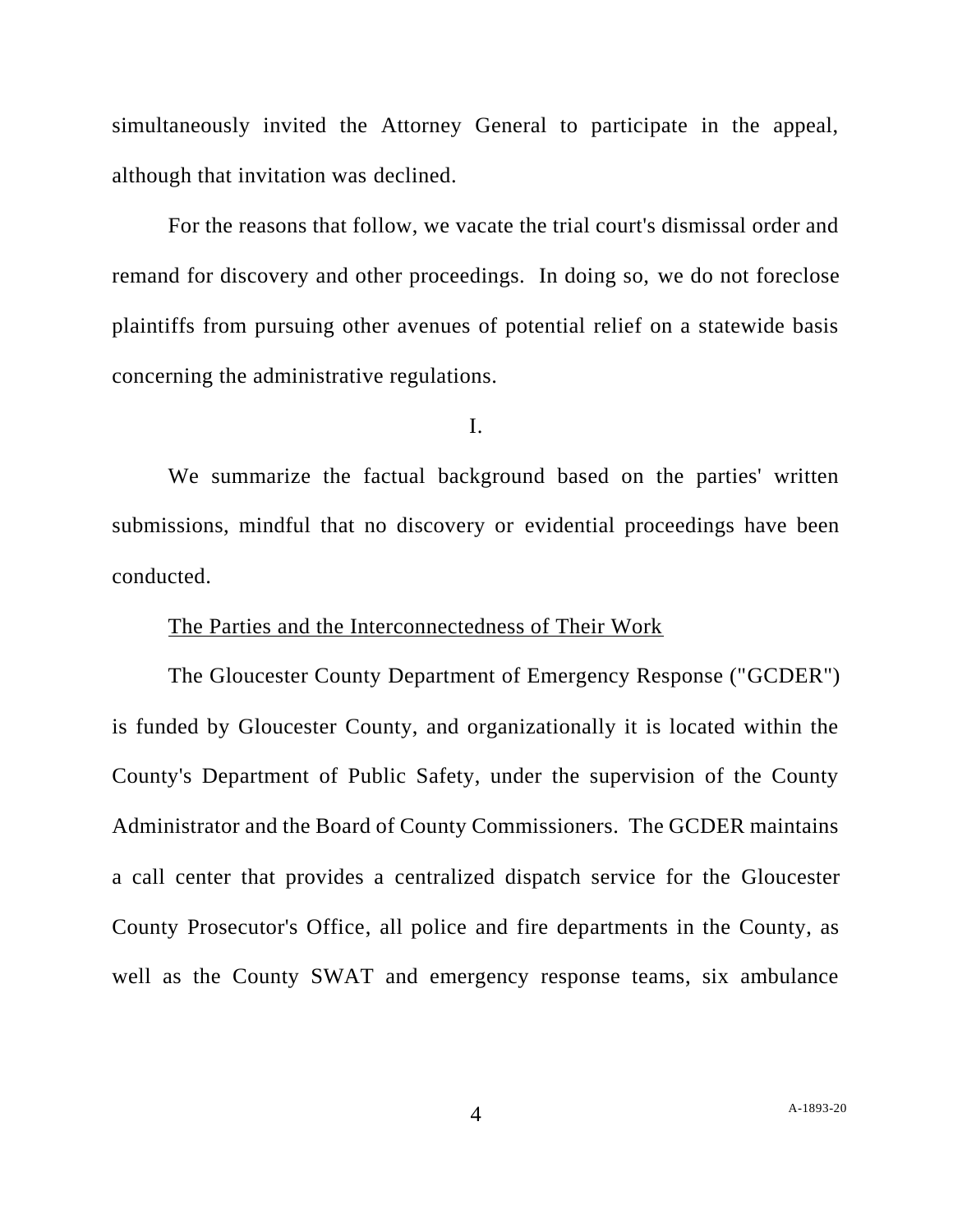squads, and four paramedic units. It records such communications and stores that data on a computer server.

Attorneys employed by the Office of the Public Defender represent indigent defendants charged with indictable crimes under the New Jersey Criminal Code, and juveniles charged with acts of juvenile delinquency. N.J.S.A. 2A:158A-5. They have constitutional and professional obligations to provide their clients with effective assistance of counsel. U.S. Const. amends. VI and XIV; N.J. Const., art. I, ¶ 10; R.P.C. 1.1; N.J.S.A. 2A:158A-5 and -13; Strickland v. Washington, 466 U.S. 668, 687 (1984).

The Prosecutor's Office is funded by the County, N.J.S.A. 2A:158-7, and organizationally it is located within the County's Department of Building and Government Services, under the County Administrator and the Board of County Commissioners. As a matter of law, the County Prosecutor is the chief law enforcement officer in the County, and the County Prosecutor and her office are supervised by the State Attorney General. See N.J.S.A. 2A:158-1 and -5; State v. W.B., 205 N.J. 588, 608 (2011); see also N.J.S.A. 52:17B-98 (providing that Attorney General is "chief law enforcement officer of the State" and responsible for "the general supervision of criminal justice" in the State); N.J.S.A. 52:17B-101 ("All the functions, powers and duties of the Attorney General relating or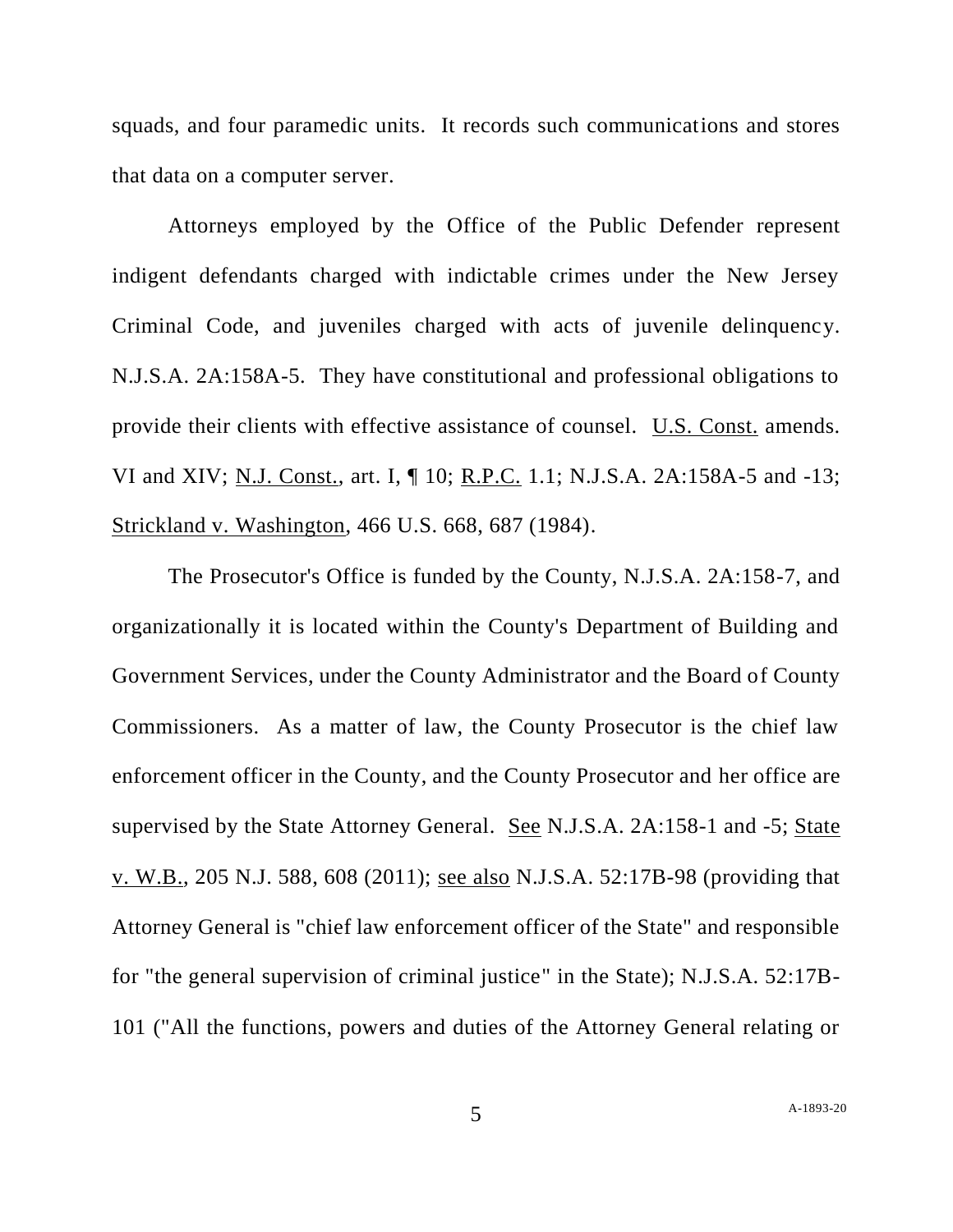pertaining to the enforcement and prosecution of the criminal business of the State and of any county of the State shall be exercised by the Attorney General through the Division of Criminal Justice established hereunder."); N.J.S.A. 52:17B-112 (establishing New Jersey county prosecutors' and law enforcement officials' duty to cooperate with the Attorney General).

Attorneys employed by the Prosecutor's Office are responsible for investigating and prosecuting all alleged crimes and acts of juvenile delinquency in the County, except for those cases initiated or assumed by the Attorney General. N.J.S.A. 2A:158-5. They are obligated to preserve evidence and provide it to defense counsel in discovery. R. 3:13-3; R.P.C. 3.8(d); State v. Richardson, 452 N.J. Super. 124, 131-34 (App. Div. 2017). This includes a constitutional obligation to provide defense counsel with exculpatory and impeachment evidence in the prosecutor's possession. That includes evidence held by law enforcement officials over whom the prosecutor has supervisory powers, knowledge of which is imputed to the prosecutor. U.S. Const. amends. V, VI, and XIV; Kyles v. Whitley, 514 U.S. 419, 432-40 (1995); United States v. Agurs, 427 U.S. 97, 103-13 (1976); Brady v. Maryland, 373 U.S. 83, 87 (1963). Our state's case law likewise confirms that obligation. See, e.g., State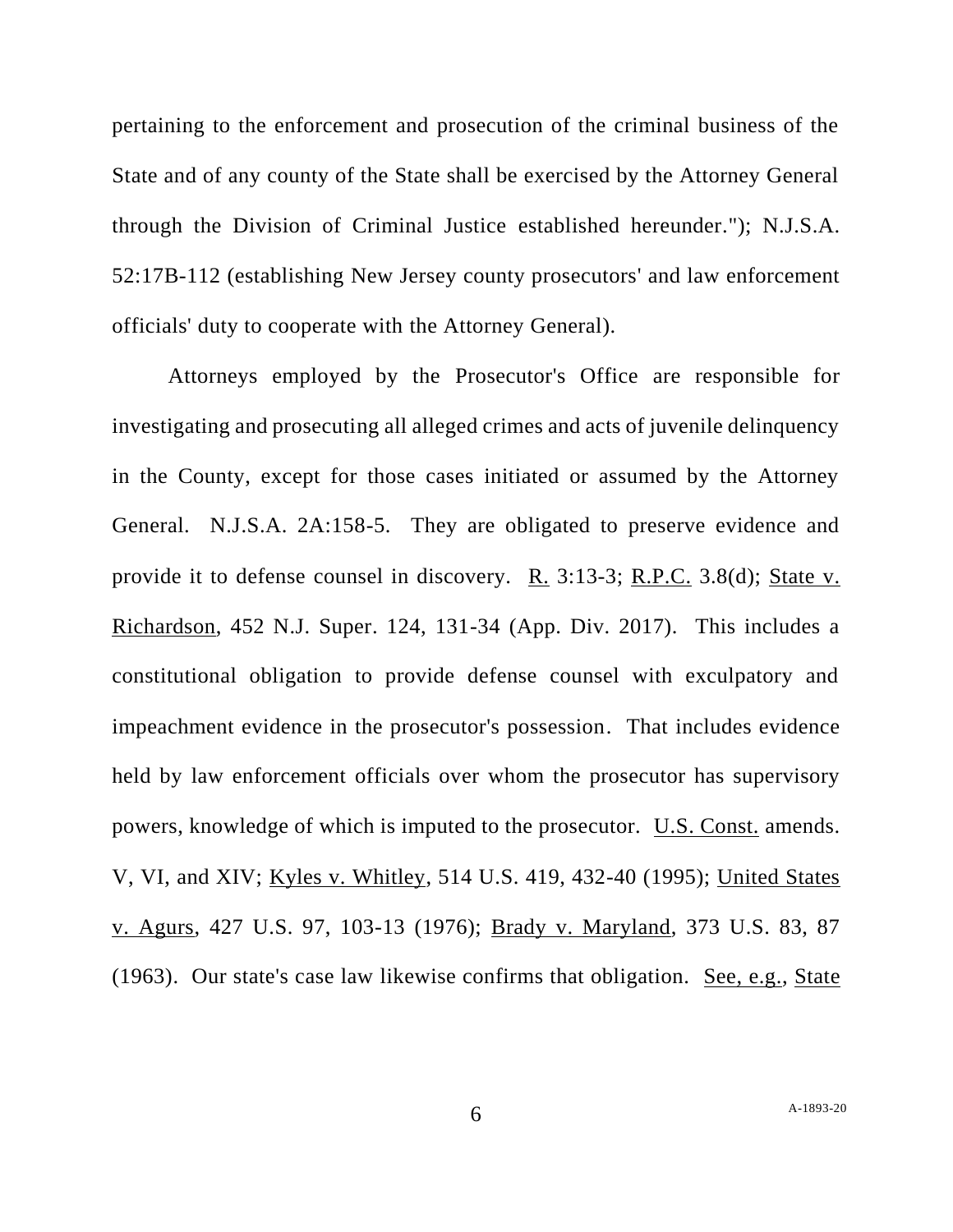v. Nash, 212 N.J. 518, 544 (2013); State v. Nelson, 155 N.J. 487, 497-500 (1998).

A prosecutor's failure to preserve potentially relevant evidence can comprise a violation of due process, if there is a showing of bad faith or connivance on the part of the government, the evidence lost or destroyed was material to the defense, and the defendant was prejudiced by the loss or destruction of the evidence. Arizona v. Youngblood, 488 U.S. 51, 57-58 (1988); California v. Trombetta, 467 U.S. 479, 488-90 (1984); State v. Marshall, 123 N.J. 1, 110 (1991); State v. Robertson, 438 N.J. Super. 47, 67 (App. Div. 2014), aff'd as amended, 228 N.J. 138 (2017). The suppression or destruction of exculpatory evidence violates due process, regardless of the government's good faith. Youngblood, 488 U.S. at 57; Brady, 373 U.S. at 87; State v. Knight, 145 N.J. 233, 245-48 (1996); State v. Vigliano, 50 N.J. 51, 60-61 (1967).

Discovery supplied in criminal cases often entails the production of 9-1-1 recordings and other dispatch records. Indeed, in many cases those records provide crucial evidence for the prosecution, the defense, or both sides of the case. See, e.g., Davis v. Washington, 547 U.S. 813, 826-29 (2006); State v. Morton, 155 N.J. 383, 454-55 (1998); State v. Outland, 458 N.J. Super. 357,

7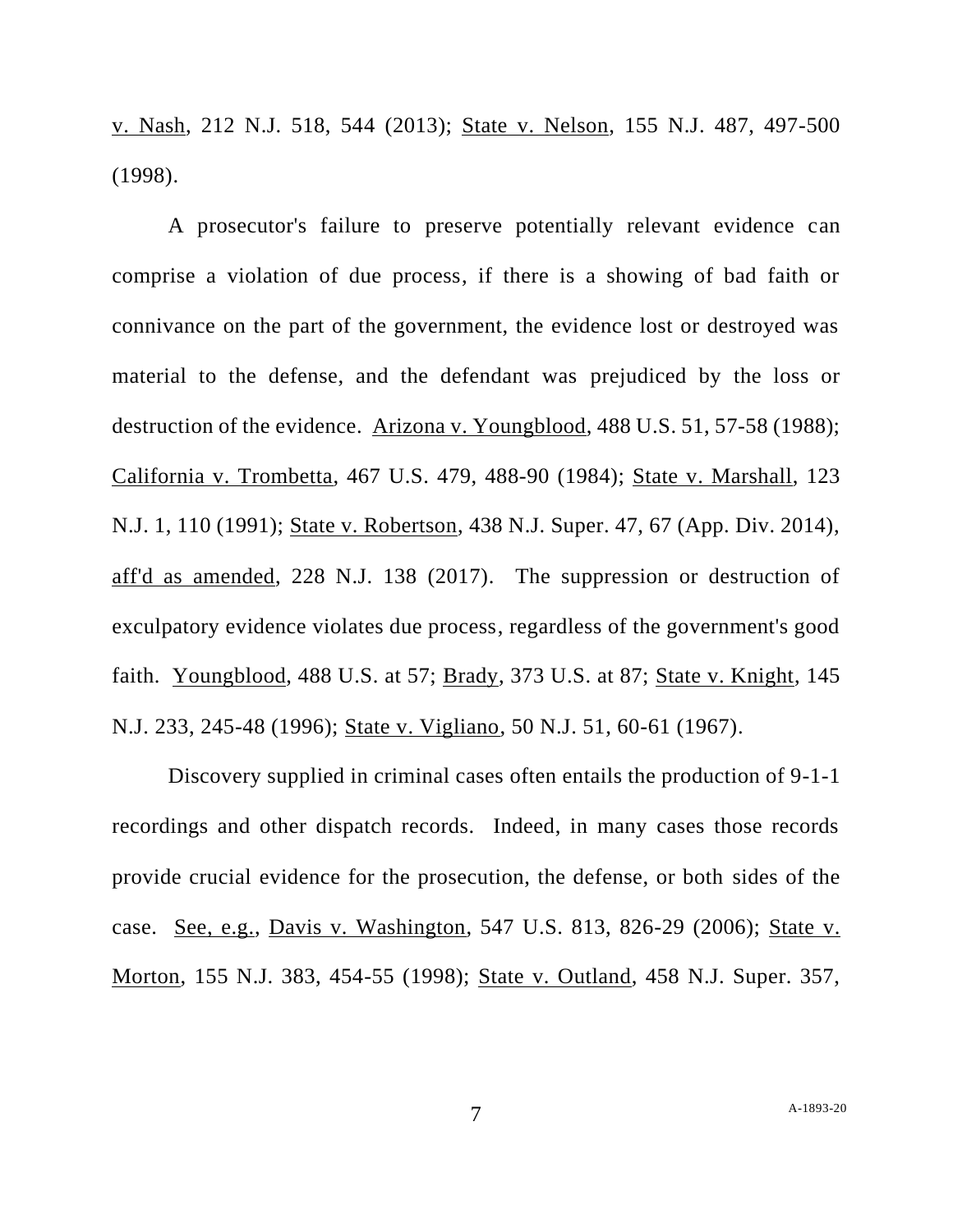362-65 (App. Div.), certif. denied, 239 N.J. 503 (2019), cert. denied, 140 S. Ct. 1151 (2020).

The GCDER dispatchers are essential to the operation of law enforcement in Gloucester County, including the operation of the Prosecutor's Office. State v. Handy, 206 N.J. 39, 53 (2011). Even so, within the political structure of the County, the Prosecutor's Office does not have automatic custody, control, or possession of GCDER data. In order to obtain such data, the Prosecutor's Office must submit a request to the GCDER, after which it eventually provides the data to the Public Defender or retained criminal defense counsel in discovery. The GCDER's 9-1-1 recordings, subject to potential exceptions, constitute public records under the Open Public Records Act, N.J.S.A. 47:1A-1 to 47:1A-13, as to which the Public Defender may submit its own requests. See, e.g., Serrano v. South Brunswick Twp., 358 N.J. Super. 352, 364-67 (App. Div. 2003).

The limited motion record reflects that neither the Prosecutor's Office nor the Public Defender have the institutional or administrative capacity to request all pertinent 9-1-1 recordings from the GCDER within thirty-one days of a criminal incident. In this regard, sometimes arrests are not made until more than thirty-one days after a crime is committed. Even when an arrest occurs within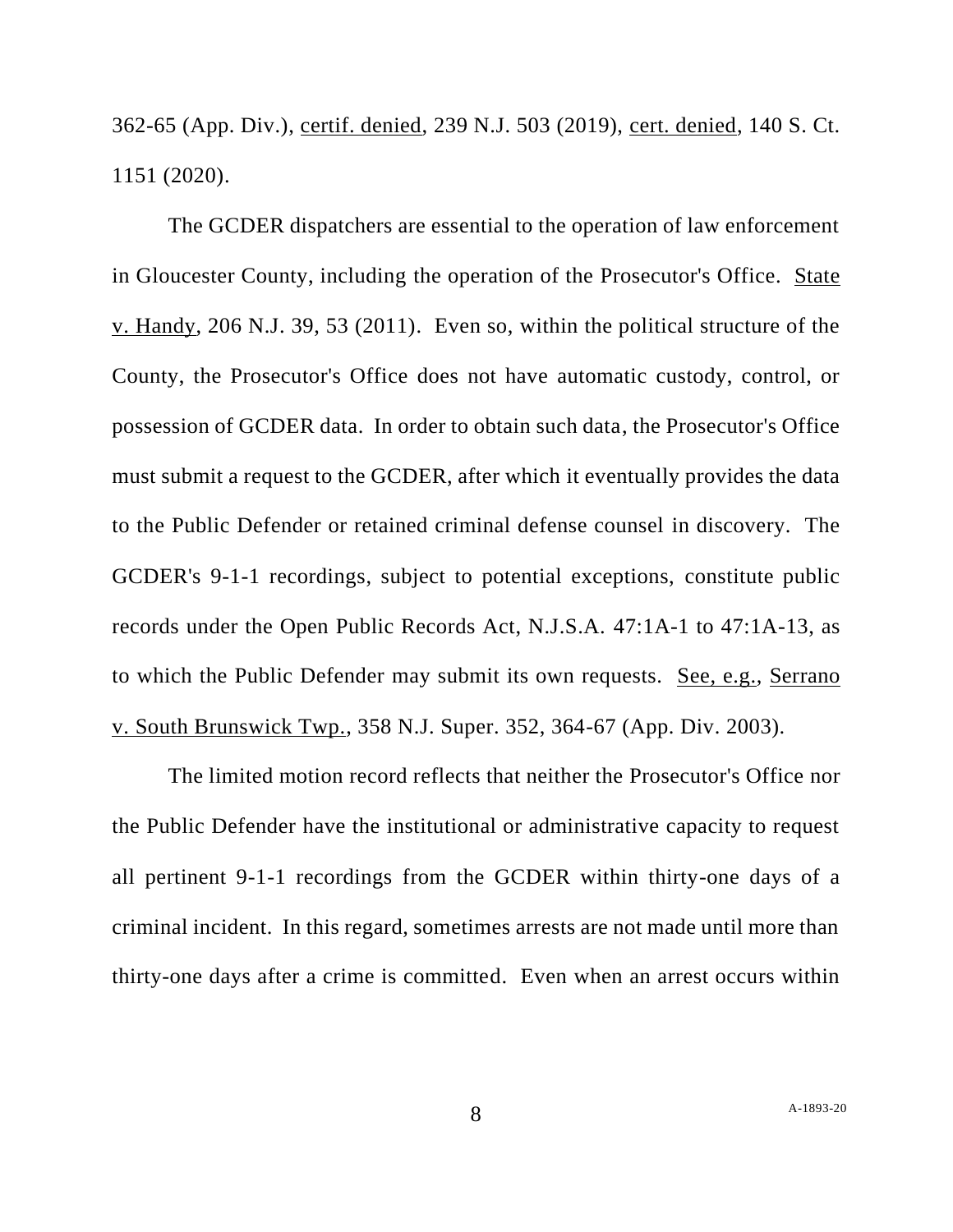a thirty-one-day time frame, the Public Defender is often not assigned to represent a defendant until after thirty-one days have passed.

Subject to verification in the discovery phase of this case, the motion record also suggests that the GCDER does not have the operational capacity, nor do its employees have the requisite training or skill, to review all of the calls the GCDER receives on a daily basis and determine whether they relate to a crime, or the nature of the crime to which they relate.

## The Change in the GCDER's Procedures Prompts Litigation

By email on July 29, 2020, the GCPO notified the Public Defender that the server on which the GCDER stored 9-1-1 calls for service and dispatch communications had been "irreparably damaged[.]" In addition, notwithstanding that some records on the old server remained recoverable, the old server was scheduled to be destroyed on or about August 7, 2020, and after that no recordings of calls or dispatches occurring prior to June 1, 2020 would be recoverable.

After receiving this notification, the Public Defender filed an emergent motion for an order to show cause to prohibit destruction of the old server. The motion was heard by the trial court on August 6, 2020.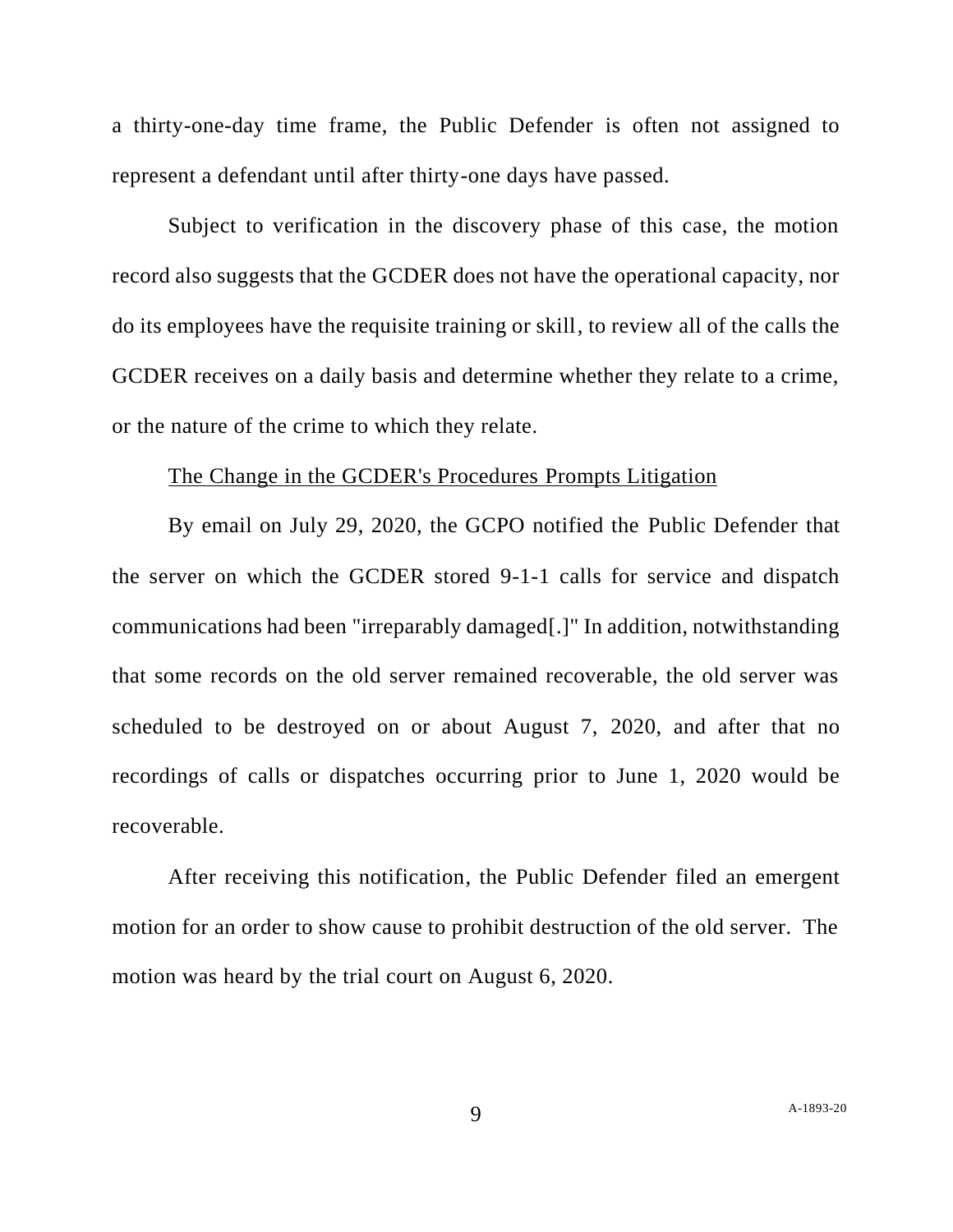At that initial hearing, there was some dispute as to whether any data remained recoverable from the old server. The Prosecutor's Office represented that no data was recoverable, apparently because the server was "offline" and therefore "not responsive to any inquiry[.]" However, the Public Defender questioned that representation. It provided an example of a request for data recorded on January 9, 2020, which had been submitted on June 6, 2020, and fulfilled on June 17, 2020, notwithstanding the assertion that data from that time frame was inaccessible.

During the course of the August 2020 hearing, although not directly relevant to the Public Defender's motion to preserve the old server, the Prosecutor's Office also provided information about how data would be stored on the new server. Specifically, the Prosecutor's Office indicated that, consistent with N.J.A.C. 17:24-2.4(a)(1), the GCDER would be retaining all recordings on the new server for only thirty-one days. See also N.J.A.C. 17:24- 3.3. The Prosecutor's Office argued that the thirty-one-day retention period was lawful, but acknowledged that it represented a change from prior practice within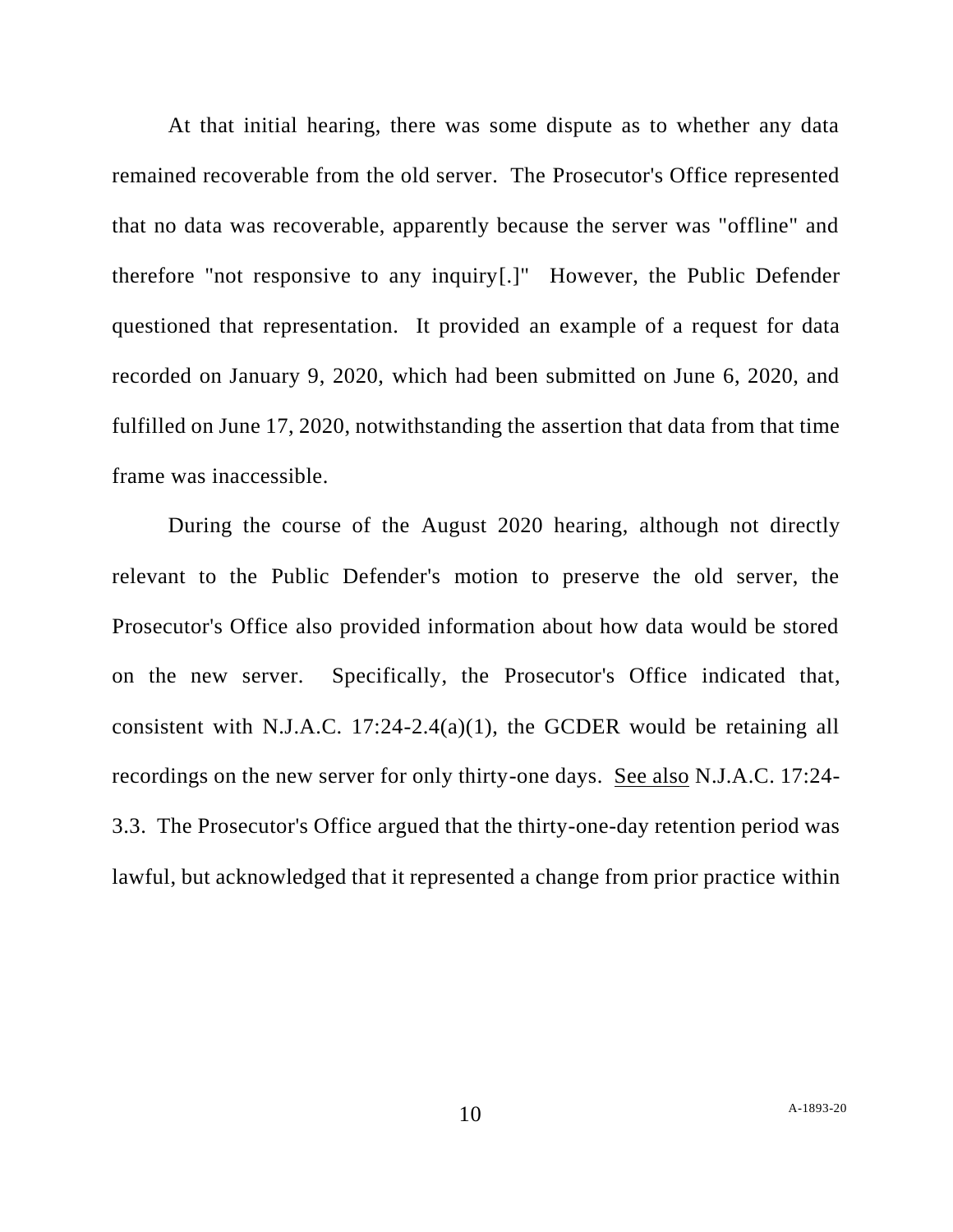the County, 3 and admitted that it would affect the Prosecutor's own ability to access records of emergency calls. For example, the Prosecutor stated:

> [W]e are, frankly, we're done now to figure out how to get what we think we need before it is raised because if the police department takes 32 days to investigate a case, and has not requested the 9-1-1 call and then charging on the 32nd day were out of time and that is already gone.

The Prosecutor's Office further acknowledged that it was not possible for

it to review all 9-1-1 records within thirty-one days, stating:

So, I am in no way saying that we are responsible for reviewing every 9-1-1 call that comes in. What I am saying is that in support of our investigation if we find something evidentiary, then it needs to be preserved.

I am not representing that the State is able to look, that the prosecutor's office is able to review every single solitary piece of evidence including 9-1-1 calls within 31 days. That just simply is not practical.

In response, the Public Defender argued that the Prosecutor's Office was

misreading N.J.A.C. 17:24-2.4(a)(1), which only sets a minimum retention

period and does not preclude any organization from retaining records for a

longer time period. The Public Defender stressed that, in the past, the GCDER

 $3$  Elsewhere the record reflects that the GCDER had previously retained records for approximately six years.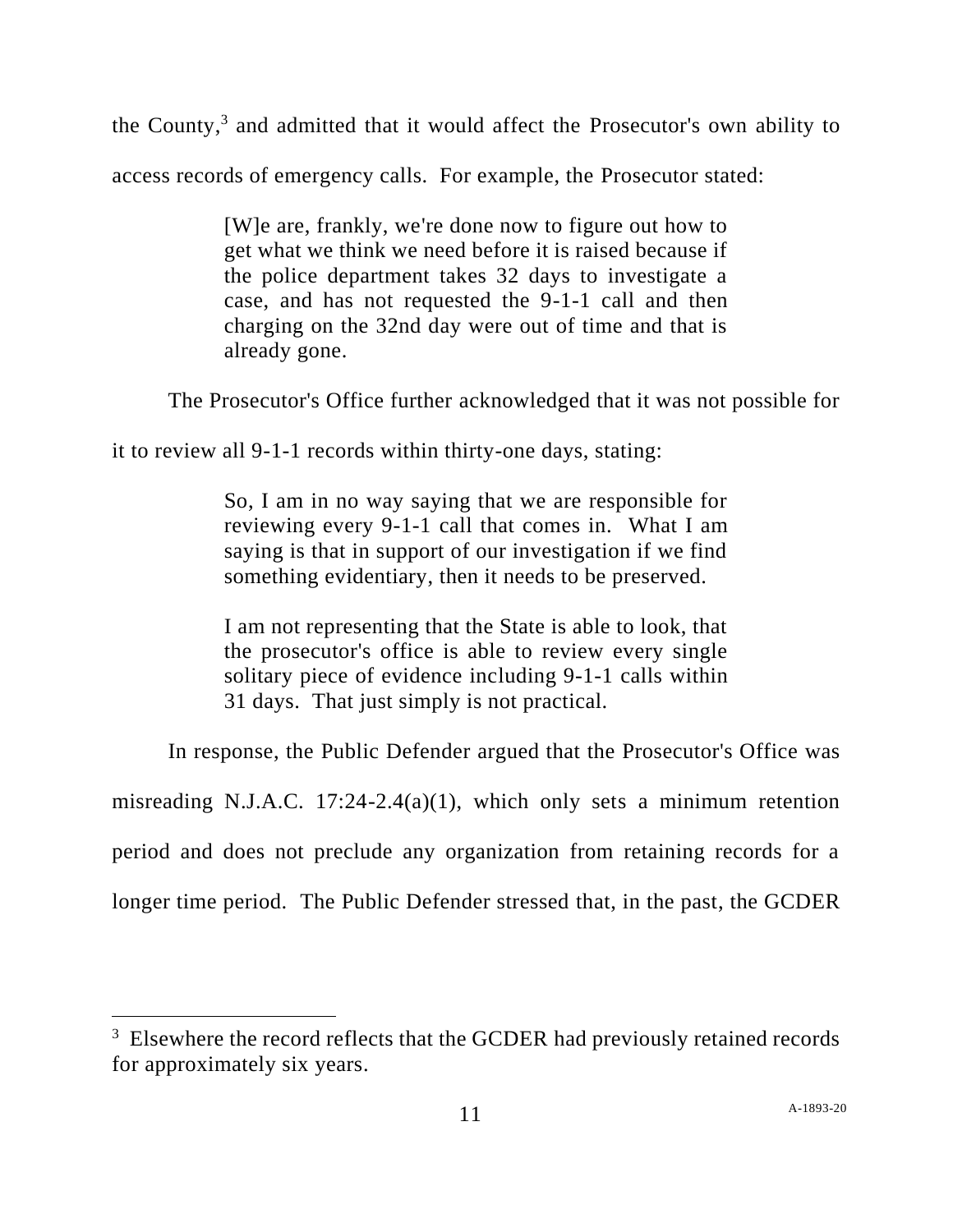had retained records for much longer than thirty-one days, and the Public Defender had relied upon that practice in handling its cases.

The trial court expressed concern about the thirty-one-day retention period for the new server, but noted that this was not an issue before the court that day. The only issue presented was the preservation and expert analysis of the old server, and the court was inclined to order that the server be preserved until such analysis was performed.

On August 12, 2020, the court entered an order for preliminary injunctive relief, which mandated the following:

> (1) The Gloucester County Prosecutor's Office, the Gloucester County Call Center, and all their respective officers, agents, servants, employees, attorneys, and persons acting in concert of participation with them are all prohibited from destroying the VPI call center server (i.e. the server said by Defendants to have been used at the call center until June 6, 2020), and shall all take immediate measures to ensure that the server and all contents of the server are preserved;

> (2) This Order shall remain in effect unless and until expressly permitted otherwise by an order of this court;

> (3) Should Defendants Gloucester County Prosecutor's Office and/or Gloucester County Call Center obtain the report of a computer forensics expert, and should Defendants provide a copy of said report to this court, and to the Plaintiff, together with any supporting documents, then another hearing will be scheduled before the [court], at which time the parties shall argue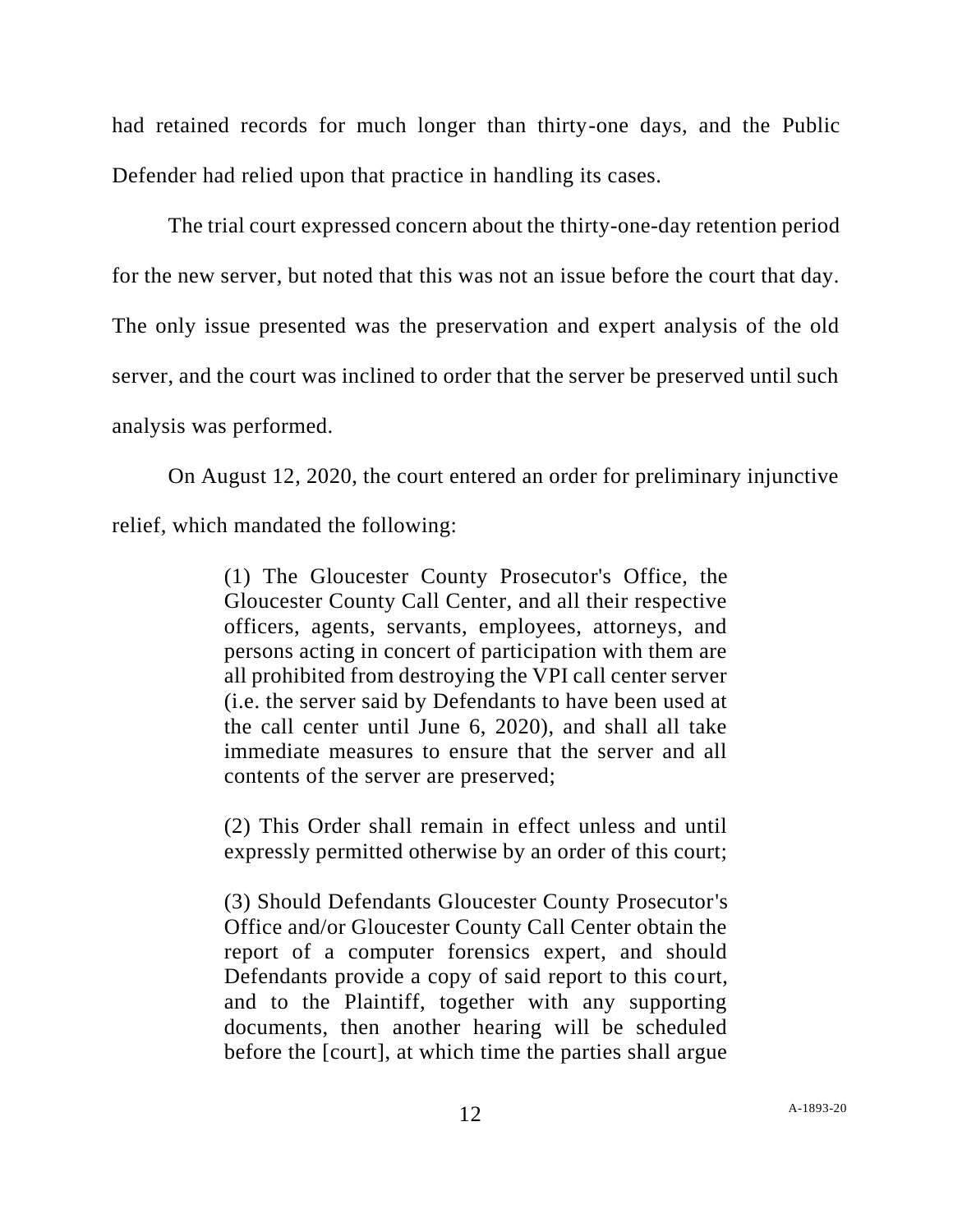as to whether the VPI server may be destroyed, and, if so, under what conditions.

After the August 6, 2020 hearing, in response to the prosecutor's statement that GCDER records hereafter would be destroyed after thirty-one days, the Public Defender began submitting requests to the Prosecutor and the GCDER for 9-1-1 calls as soon as it was assigned to represent a criminal defendant. In some instances, the GCDER responded that it could not process such requests without further information, such as the date of the call and the police case number, which the Prosecutor's Office possessed but the Public Defender did not, because the cases were at their earliest stages.

In other instances, the GCDER and the Prosecutor's Office informed the Public Defender that the data requested had already been destroyed because it was past the thirty-one-day retention period. This loss of data particularly occurred: (1) where an arrest was not made within thirty-one days after the incident; and (2) in cases in which a defendant was charged on a complaint summons, when the Public Defender was not assigned until after the thirty-oneday retention period had passed.

Still further, in cases in which the Public Defender requested data from the old server, the GCDER and the Prosecutor's Office responded that the evidence was not available due to a server malfunction.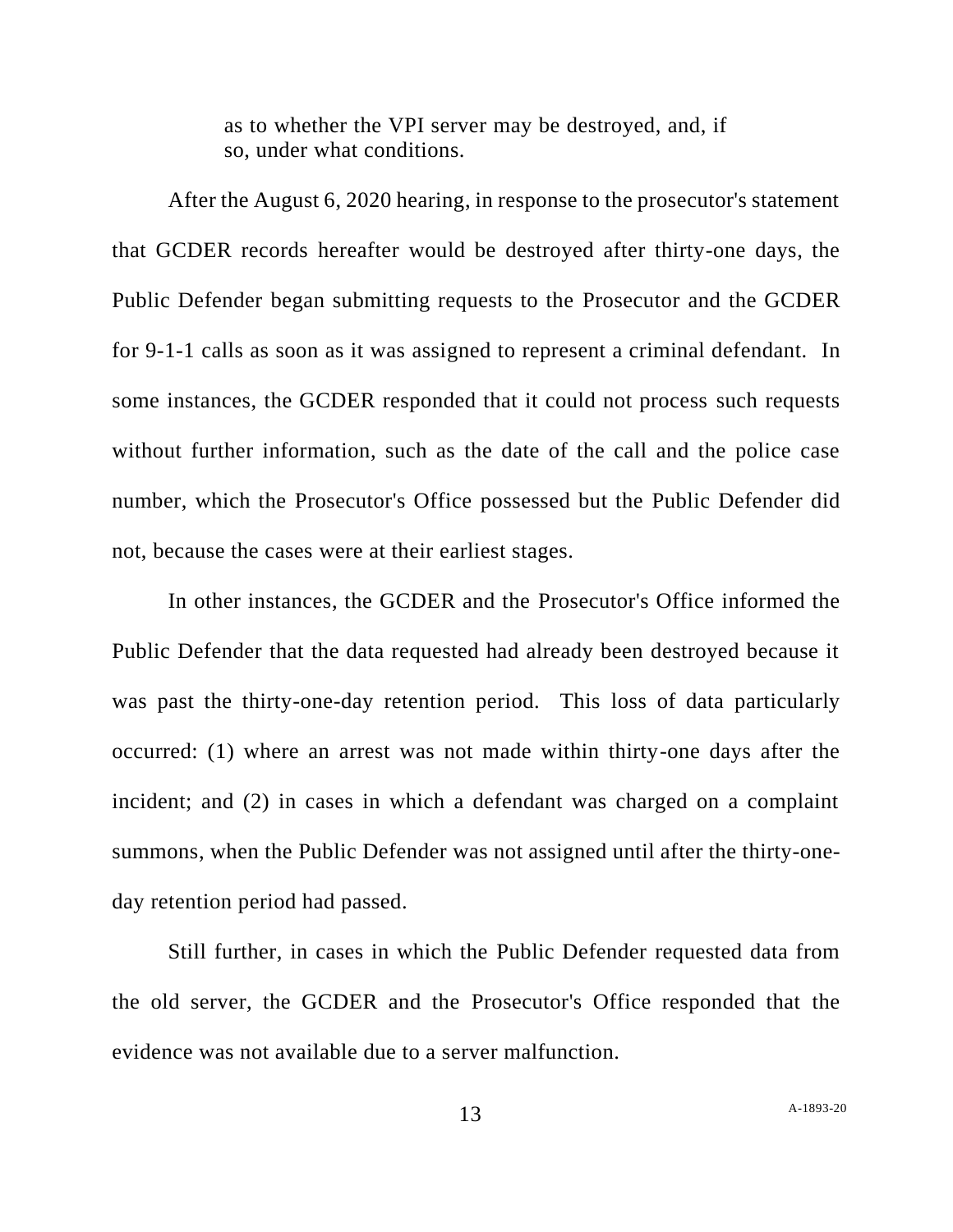### The Second Litigation Now on Appeal

In December 2020, the Public Defender and his office filed a verified complaint in lieu of prerogative writs against defendants. In count one, plaintiffs alleged that defendants were denying them discovery materials from the old server in violation of their obligations under state and federal law. In the prayer for relief, plaintiffs sought forensic analysis of the old server to determine what data was salvageable, and preservation of the server for at least five years.

In count two, plaintiffs alleged that the retention of data recorded on the GCDER's new server for only thirty-one days violated due process protections afforded to criminal defendants under state and federal law. Plaintiffs sought to compel defendants to retain the records for a longer period of time. In the prayer for relief, plaintiffs sought an order "prohibiting, on an interim basis, the Defendants from deleting or allowing to be deleted, erased, or otherwise lost any and all GCDER data until this action is resolved[.]" Plaintiffs sought a final judgment, among other things:

> a. requiring Defendants to modify the automatic deletion of recordings to ensure that data be preserved for a minimum of 5 years, which is the criminal statute of limitations in most cases, so as to allow appropriate review on an as needed basis pursuant [to] the established practice and procedure; and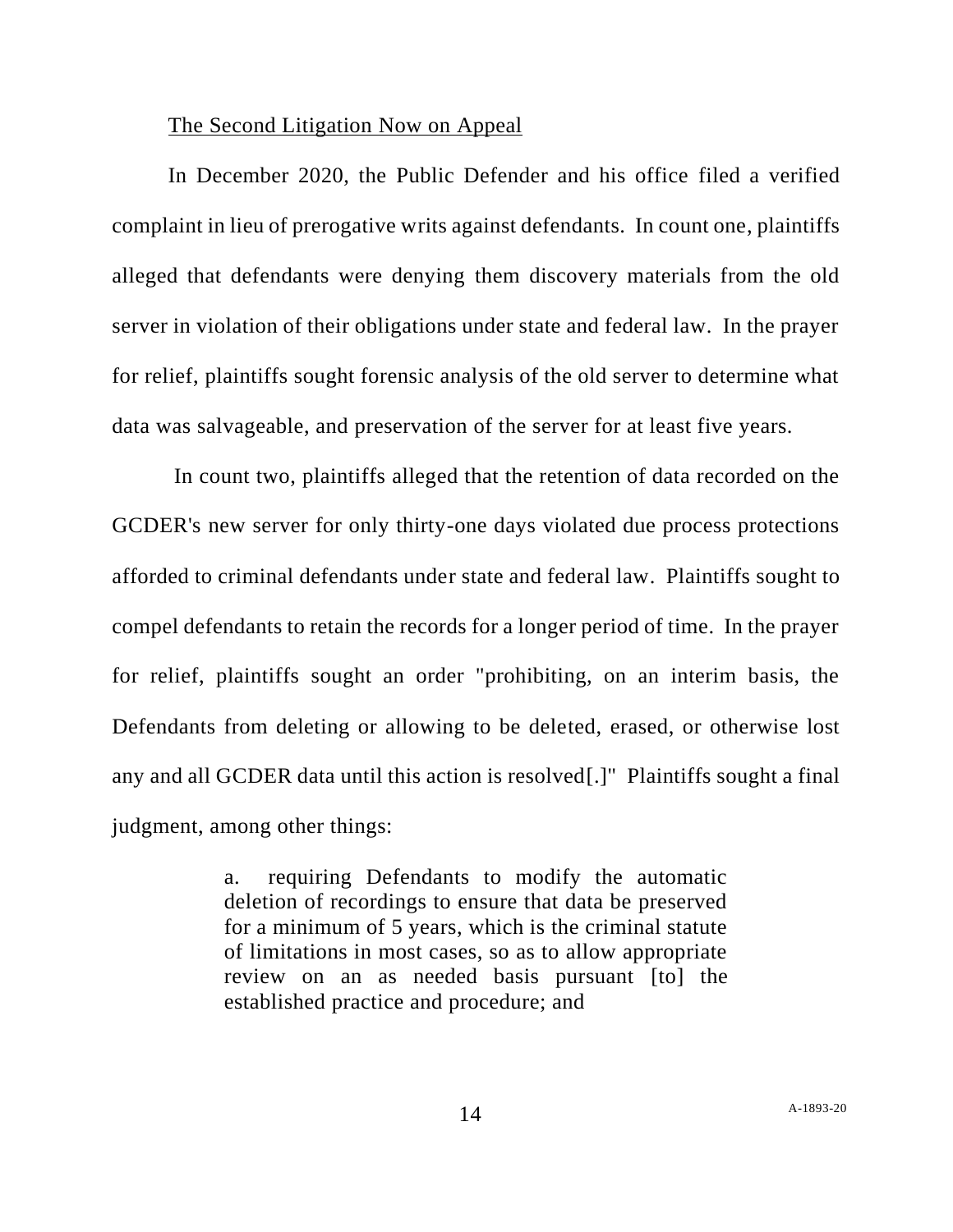b. requiring Defendants to preserve any and all data relating to homicides and sexual assault cases indefinitely, in accord with the statute of limitations. These cases are few and far between and are easily identifiable when properly reviewed by the State[.]

Along with the complaint, plaintiffs filed a motion for interim restraints and an order to show cause as to why defendants should not be required to preserve all evidence during the pendency of the case. On December 23, 2020, the court entered an order, with defendants' consent, restraining defendants from destroying any recordings pending a further hearing on injunctive relief.

However, before a hearing could be held, defendants moved to dismiss the complaint under Rule 4:6-2(e), and to dissolve the temporary restraints. In their motion papers, defendants stated that they had preserved the old server, consistent with the court's August 12, 2020 order for preliminary injunctive relief, but they had not performed a forensic analysis of it.

With respect to the new server, defendants stated that the GCDER presently was retaining records for six months, with the intention to move to a thirty-one-day retention period, which was a reduction from the former practice of retaining records for approximately six years. Defendants further stated that, at the current call volume, the GCDER's new server had the capacity to retain about one year's worth of data. They also asserted the GCDER did not have the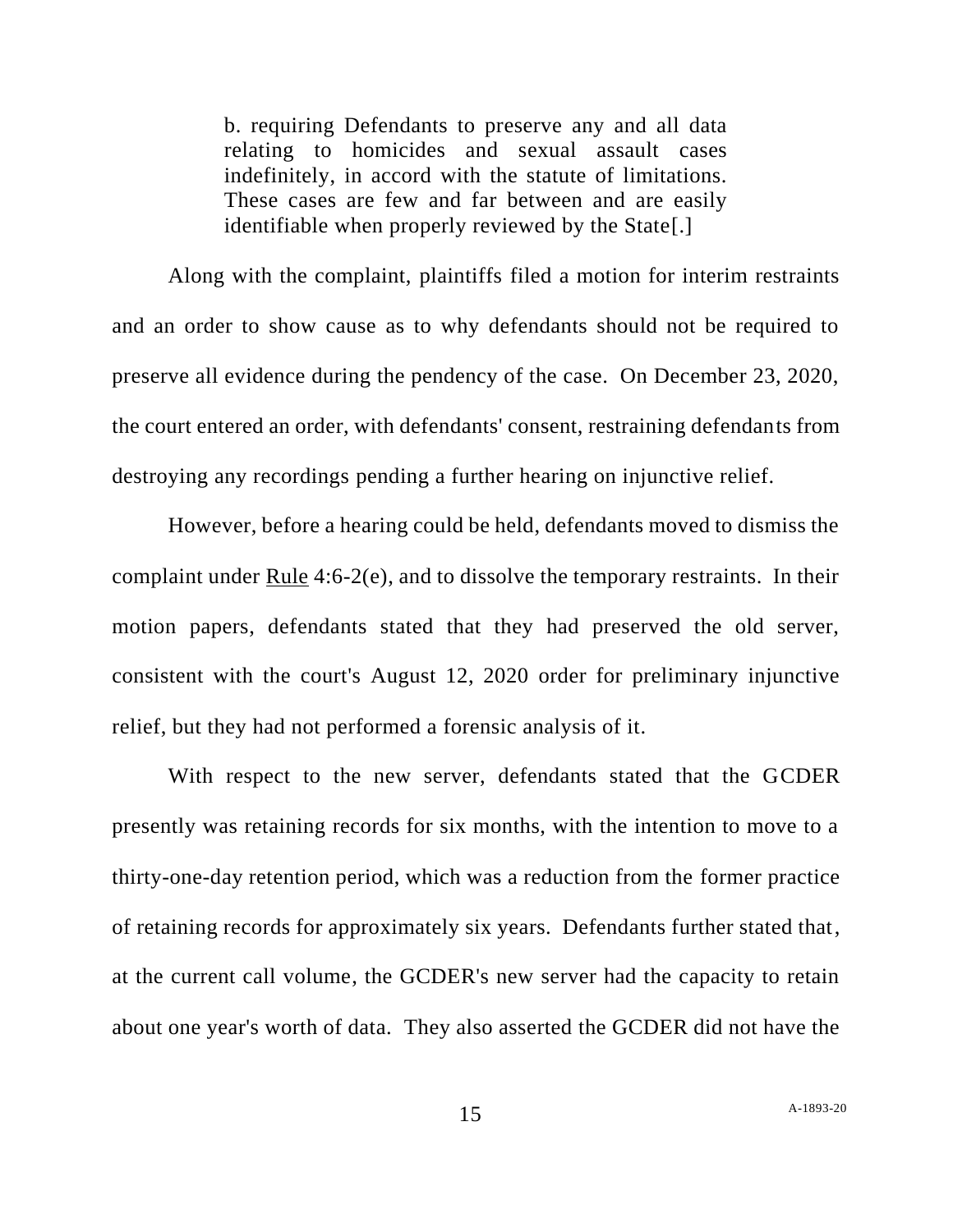operational capacity or legal training necessary to sift through its data to determine the nature of the communications (and whether they may relate to a particular offense).

Finally, defendants argued that State law mandated that the 9-1-1 recordings be retained only for a minimum of thirty-one days. However, according to partial data gathered by defendants, different counties in the State have different retention schedules for emergency calls, albeit with most retaining the data for more than the minimum, as follows:

| <b>County</b> | <b>Retention Period</b> |
|---------------|-------------------------|
| Bergen        | 90 days                 |
| Burlington    | 6 months                |
| Camden        | 90 days                 |
| Cape May      | 91 days                 |
| Cumberland    | 1 year                  |
| Mercer        | 31 days                 |
| Monmouth      | 88-90 days              |
| Salem         | 31 days                 |
| Somerset      | 62 days                 |
| Union         | 60 days                 |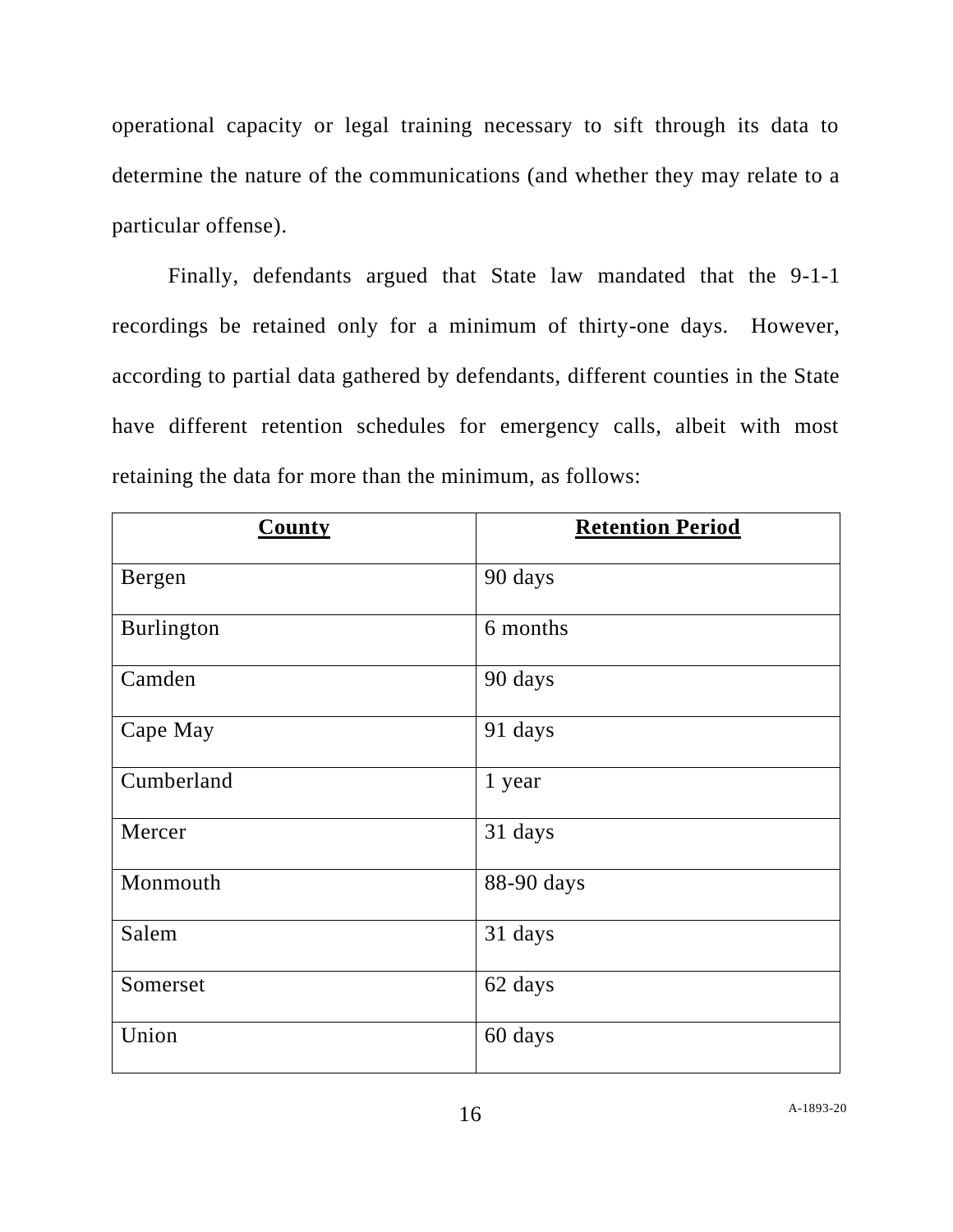Defendants also represented that the State Police retains call data for two years, plus the remainder of the year in which the call is processed.

### The Trial Court's Grant of the Dismissal Motion

On February 5, 2021, the court heard oral argument on defendants' motion. It issued an oral opinion and order that same day, dismissing the complaint with prejudice, and dissolving the temporary restraints that had been entered on December 23, 2020.

The court dismissed count one of the complaint on entire controversy and res judicata grounds, finding that its earlier August 5, 2020 order for preliminary injunctive relief entered in the first litigation was a "final order" requiring that the old server be preserved, but not mandating that the old server undergo forensic analysis as sought in count one.

As for count two, the court found that the GCDER, which the court found to be a non-law enforcement agency, did not have any constitutional or other legal obligation to maintain its data for longer than the thirty-one day minimum period mandated under N.J.A.C. 17:24-2.4(a)(1), and the Prosecutor's Office had no obligation to maintain the GCDER's data, over which the Prosecutor had no custody, control, possession, or supervision.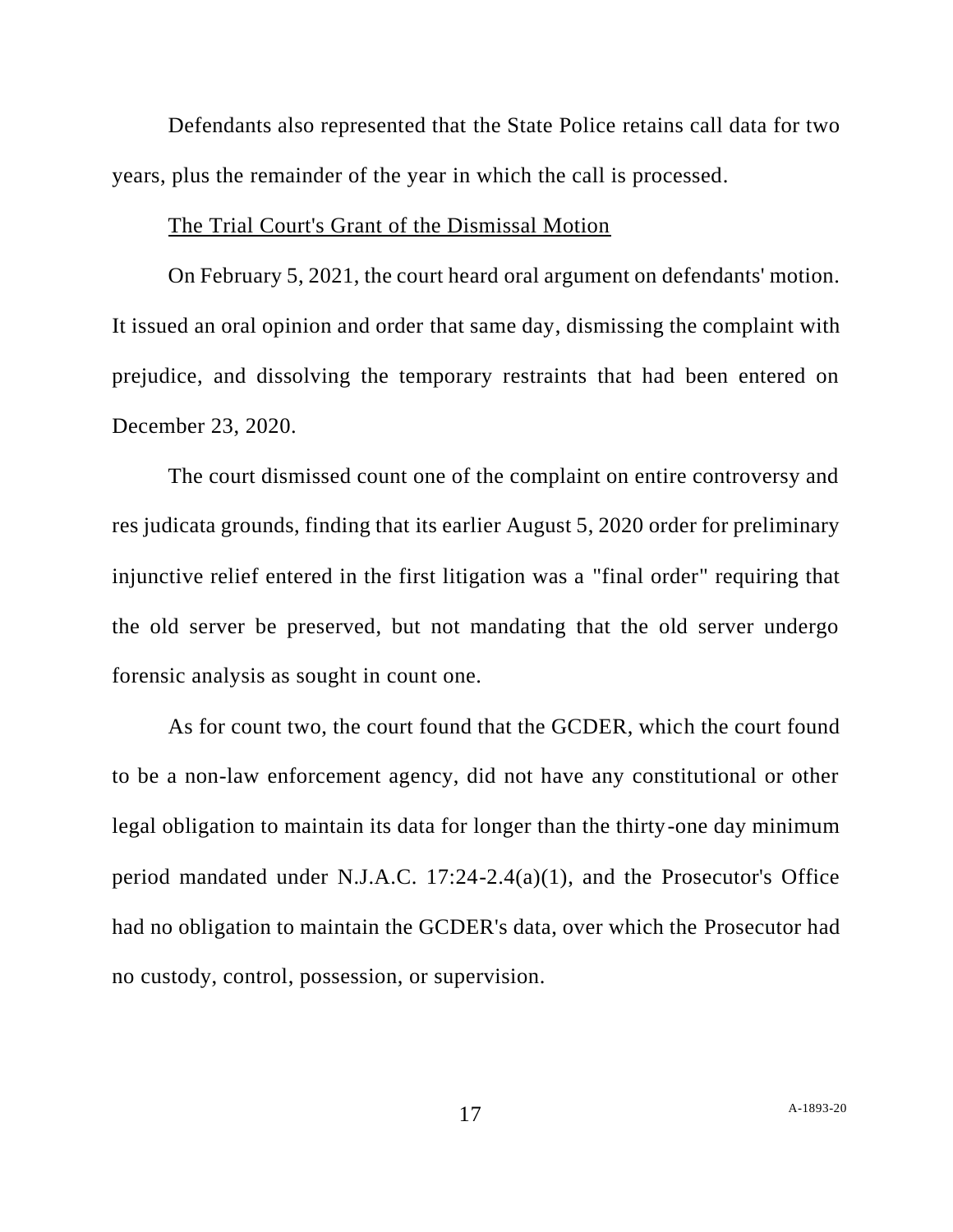The trial court did acknowledge the validity of the Public Defender's concerns about the loss of potentially relevant 9-1-1 data, and noted that it shared those concerns. However, the court found that the issue was something that should be addressed to the Legislature or negotiated with the County, stating:

> I would note that I appreciate the concern of the Public Defender's position in this case. I find that it's a position that's . . . maybe not legally based and maybe this is something that should be addressed with the [L]egislature, but their concern is a fair concern and it's a legitimate concern and it's one that . . . is based upon their concerns for future and perhaps some past criminal defendants, because they want to make sure that there is a fair hearing. And . . . fairness is very important to this Court too . . . but . . . I must follow the law first.

> I would hope that there would be some time of consideration . . . of maintaining these records for at least a little longer period of time just because . . . it would give time for the Public Defender's Office to get involved with the case and they could make a determination as to whether or not there's any relevancy or seek these records through an OPRA request. And my concern is that the 31 day period, they may not even be in the case yet. And I would hate again to see justice not get done.

> And my concern is justice may not get done from a twofold position. Number one is there could be exculpable evidence or evidence that's helpful to a defendant and I do not want to see defendants convicted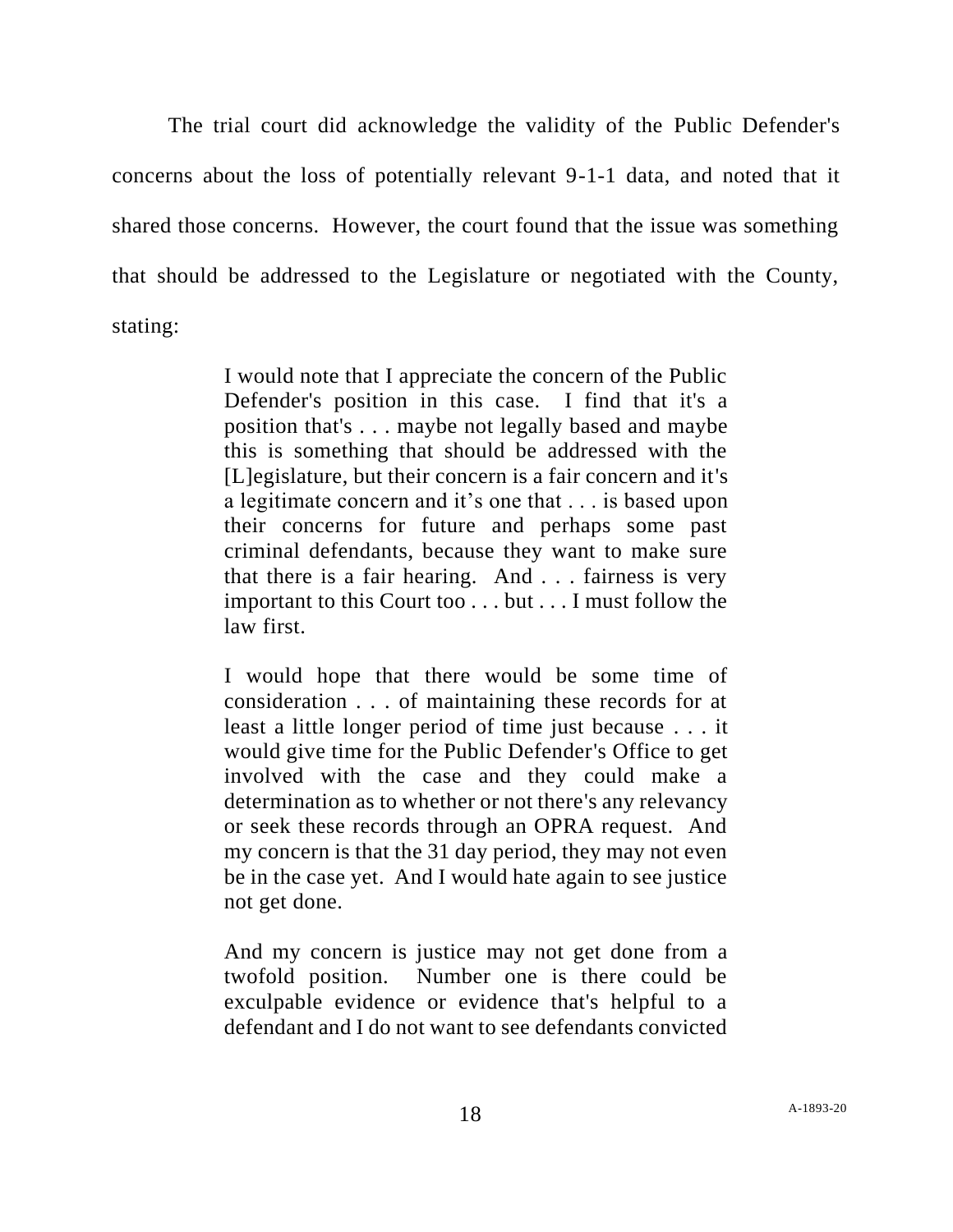of offenses that they didn't commit because that evidence isn't available.

And along those same lines, from a prosecution standpoint there may be evidence . . . that would be very helpful in the State meeting its proofs . . . beyond a reasonable doubt and I would hope the State would be able to have those proofs.

The Court is only concerned about fairness . . . So with that being said, my fairness discussion is really consistent with what [the Public Defender] has been arguing and so I wanted to indicate I appreciate [those] arguments, but it's . . . not based in any legal support.

Plaintiffs moved for a stay pending appeal, which the trial court denied.

Thereafter, plaintiffs filed an appeal and an emergent application for a stay, which this court granted on March 25, 2021.

#### II.

We review this appeal in the distinctive procedural posture of an order dismissing a lawsuit, with prejudice, based upon the perceived failure of plaintiffs to state a claim upon which relief may be granted. R. 4:6-2(e). The case law applying that Rule instructs that such dismissal motions should be "at once painstaking and undertaken with a generous and hospitable approach." Printing Mart-Morristown v. Sharp Elec. Corp., 116 N.J. 739, 746 (1989).

The court's "inquiry is limited to examining the legal sufficiency of the facts alleged on the face of the complaint." Ibid. (citing Rieder v. Dep't of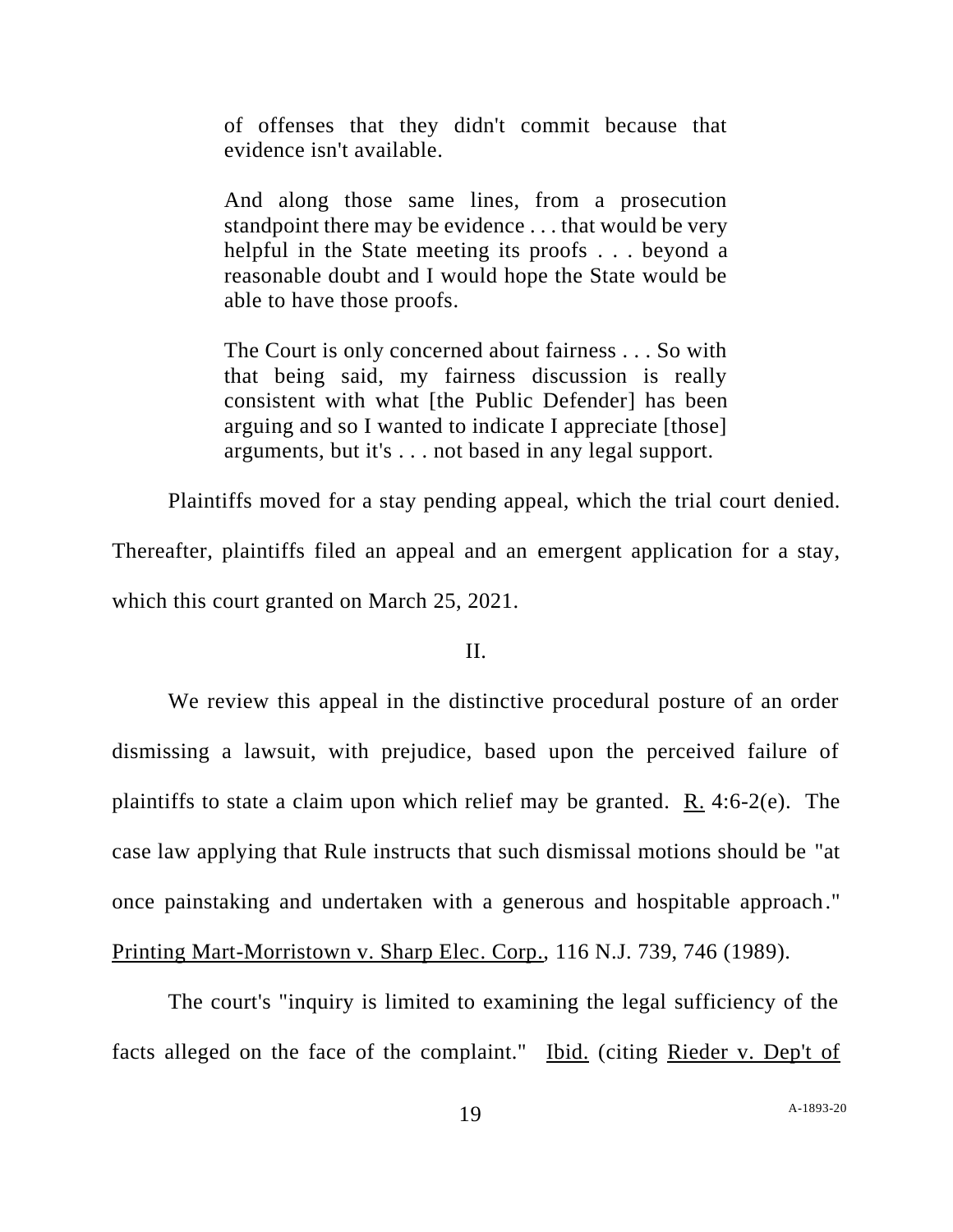Transp., 221 N.J. Super. 547, 552 (App. Div. 1987)). The court must read the plaintiffs' complaint in depth and with liberality, giving plaintiffs every reasonable inference of fact, with the understanding that "the test for determining the adequacy of a pleading is whether a cause of action is 'suggested' by the facts." Ibid. (quoting Velantzas v. Colgate-Palmolive Co., 109 N.J. 189, 192 (1988)). "At this preliminary stage of the litigation [we are] not concerned with the ability of plaintiffs to prove the allegation contained in the complaint." Ibid.; accord Banco Popular N. Am. v. Gandi, 184 N.J. 161, 183 (2005).

In keeping with these principles, the Supreme Court has declared that motions made under Rule 4:62-2(e) should be approached "with great caution" and should be granted "only in the rarest of instances." Printing Mart-Morristown, 116 N.J. at 771-72. Nevertheless, a complaint should be dismissed if it states no valid claim, and discovery could not give rise to a claim. Baskin v. P.C. Richard & Son, LLC, 246 N.J. 157, 171 (2021).

Our appellate review of the trial court's dismissal of a case under Rule 4:6-2(e) is de novo. Ibid.; see also Dimitrakopoulos v. Borrus, Goldin, Foley, Vignuolo, Hyman and Stahl, P.C., 237 N.J. 91, 108 (2019). We owe no special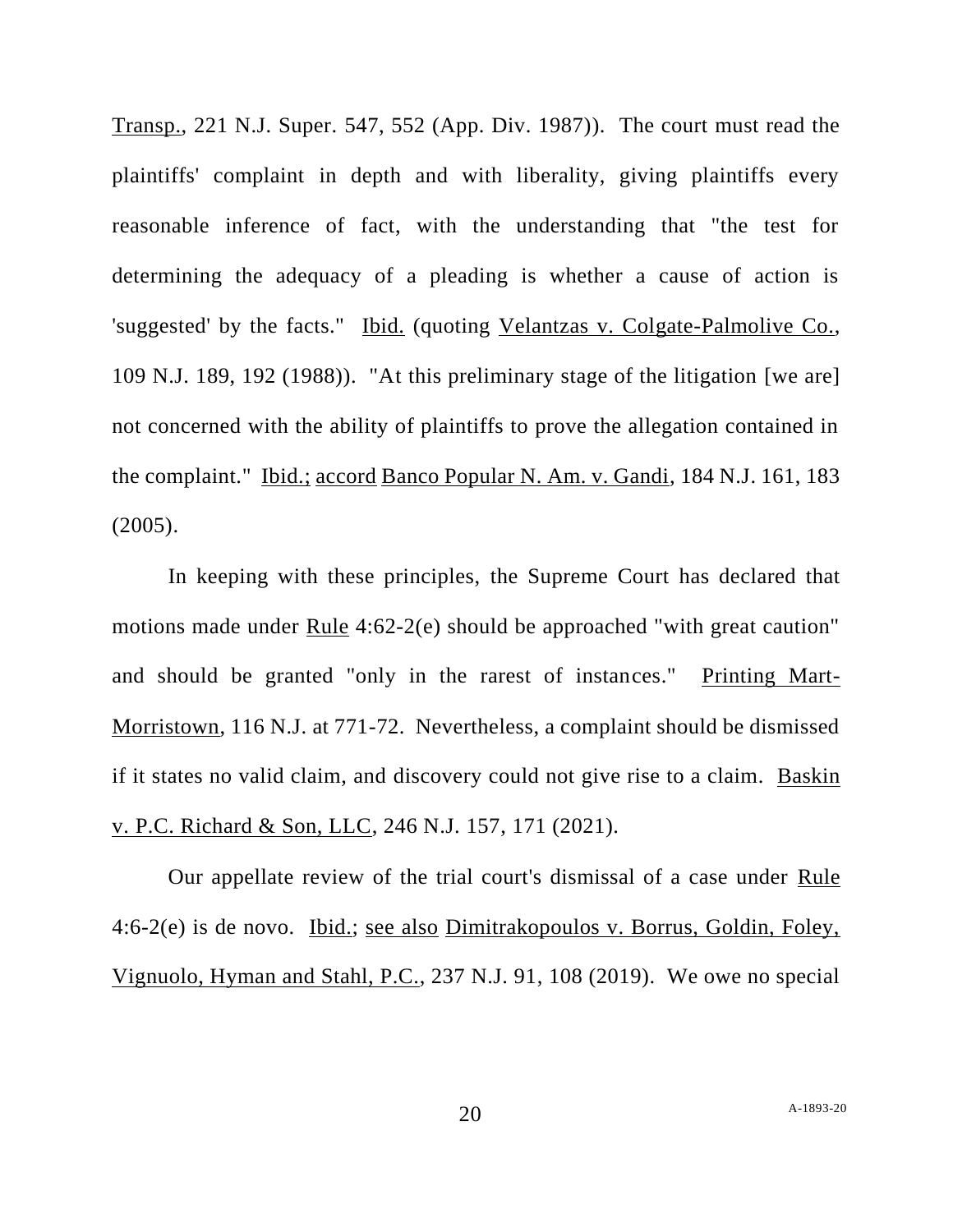deference to the court's conclusions. Rezem Family Assocs., LP v. Borough of Millstone, 423 N.J. Super. 103, 114 (App. Div. 2011).

Applying these principles, we respectfully conclude the trial court dismissed plaintiffs' lawsuit prematurely. The court should have allowed the parties to develop discovery on the key facts, including, among other things, the undisclosed reasons for exactly why the County severely and abruptly shortened the retention period for 9-1-1 calls from approximately six years to thirty-one days.

Defendants' reliance upon the thirty-one-day minimum period in the state regulations, while of some relevance, does not conclusively resolve whether that limited period adopted by the Executive Branch is sufficient to safeguard the rights of criminal defendants under both the Due Process Clause of the Fifth, Sixth, and Fourteenth Amendments, as well as parallel rights under the New Jersey Constitution. An administrative regulation cannot subordinate constitutional rights.

The thirty-one-day regulation was adopted thirty-two years ago in 1990. See 22 N.J.R. 3453(a) (Nov. 19, 1990) (rule proposal); 23 N.J.R. 704(b) (Mar. 4, 1991) (rule adoption). It has not materially changed since that time, despite significant changes in recording devices and digital technology.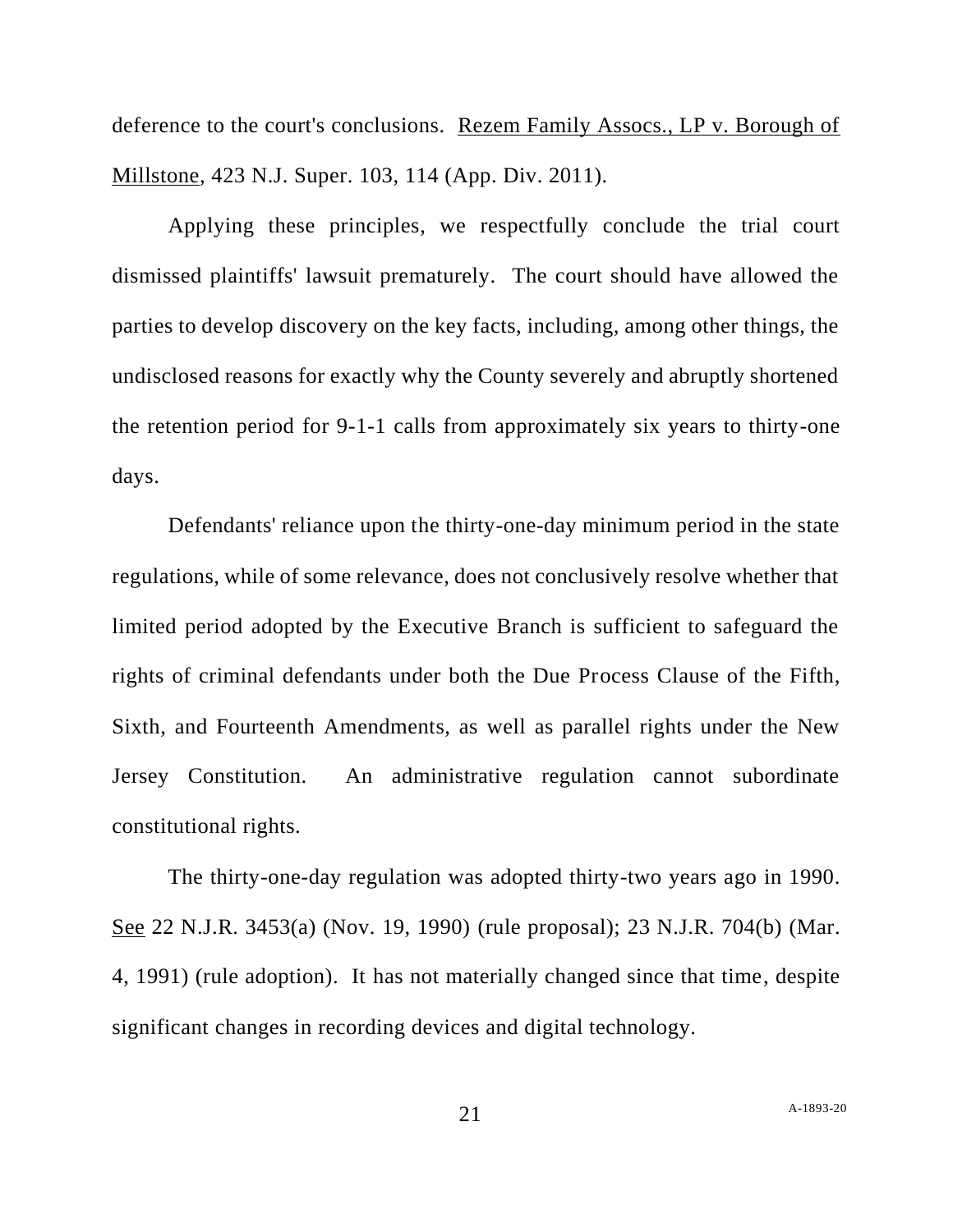The regulation derives from a statutory scheme enacted in 1989. That year, the Legislature passed a statute addressing emergency telecommunications services. L. 1989, c. 3 (codified as amended at N.J.S.A. 52:17C-1 to -20). The key regulation at issue in this litigation, N.J.A.C.  $17:24-2.4(a)(1)$ , which addresses recordkeeping by "public safety answering points" ("PSAPs"), <sup>4</sup> was adopted under authority granted by that statute. See N.J.S.A. 52:17C-15(b).

N.J.A.C. 17:24-2.4(a)(1) provides:

<sup>4</sup> A PSAP is defined by statute as:

a facility, operated on a 24-hour basis, assigned the responsibility of receiving 9-1-1 calls and, as appropriate, directly dispatching emergency response services or transferring or relaying emergency 9-1-1 calls to other public safety agencies. A public safety answering point is the first point of reception by a public safety agency of 9-1-1 calls and serves the jurisdictions in which it is located or other participating jurisdictions[.]

 $[N.J.S.A. 52:17C-1(1).]$ 

See also N.J.A.C. 17:24-1.2 ("'Public Safety Answering Point (PSAP)' means the first point of reception of a 9-1-1 call.").

A "public safety agency" is defined as "a functional division of a municipality, a county, or the State which dispatches or provides law enforcement, firefighting, emergency medical services, or other emergency services[.]" N.J.S.A. 52:17C-1(j). See also N.J.A.C. 17:24-1.2 ("'Public safety agency' means a functional division of a public agency which provides firefighting, police, EMS, or other emergency service.").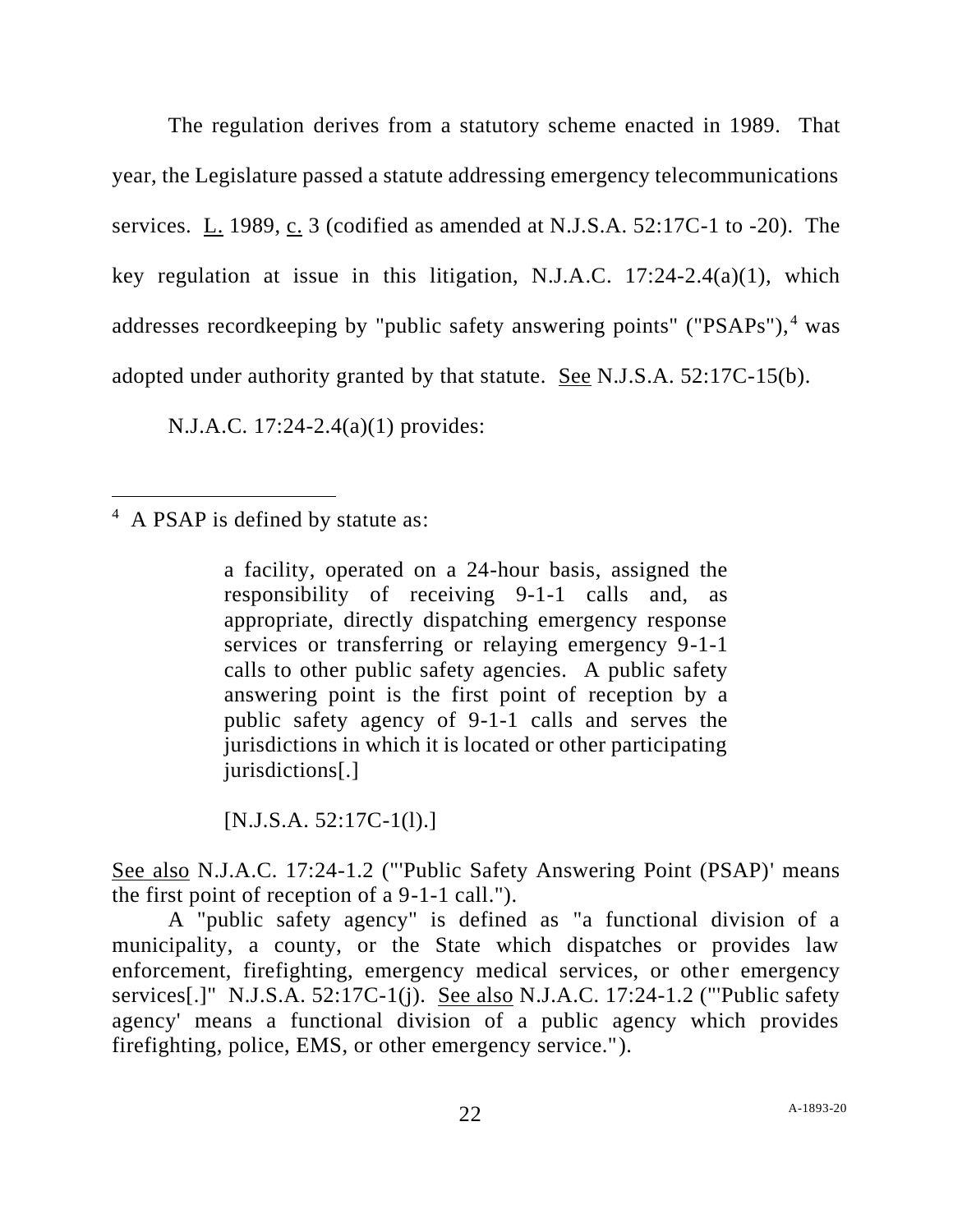(a) Each PSAP shall maintain the following:

1. Recordings produced by the logging recorder and all documents or records related to 9-1-1 calls in a secured area for no less than 31 days[.]

See also N.J.A.C. 17:24-3.3(a)(1) ("Each [public safety dispatch point ("PSDP")] shall maintain . . . [a]ll documents or records related to 9-1-1 calls in a secured area for no less than 31 days.").<sup>5</sup>

The only change to the regulation occurred in 2000, to substitute the word "recordings" for "tape recordings." See 32 N.J.R. 1912(a) (June 5, 2000) (rule proposal); 32 N.J.R. 3174(b) (Aug. 21, 2000) (rule adoption). At the time of the 2000 rule amendment, a longer minimum retention period was requested by several commenters. However, their request was rejected in light of thenexisting technology, with a statement that the issue could be reconsidered in future rulemaking. 32 N.J.R. 3174(b) (Aug 21, 2000).<sup>6</sup> We underscore that observation was made some twenty-two years ago.

<sup>5</sup> A "Public Safety Dispatch Point" is defined as "a location which provides dispatch services for one or more public safety agencies." N.J.A.C. 17:24-1.2.

<sup>6</sup> More specifically, at the time of the 2000 amendment, one commenter recommended that the retention period be one year, while another recommended ninety or 100 days in consideration of the time to file a notice of intent to sue under the Tort Claims Act. 32 N.J.R. 3174(b) (Aug 21, 2000). The response, as follows, was that a longer retention period would place a burden on PSAPs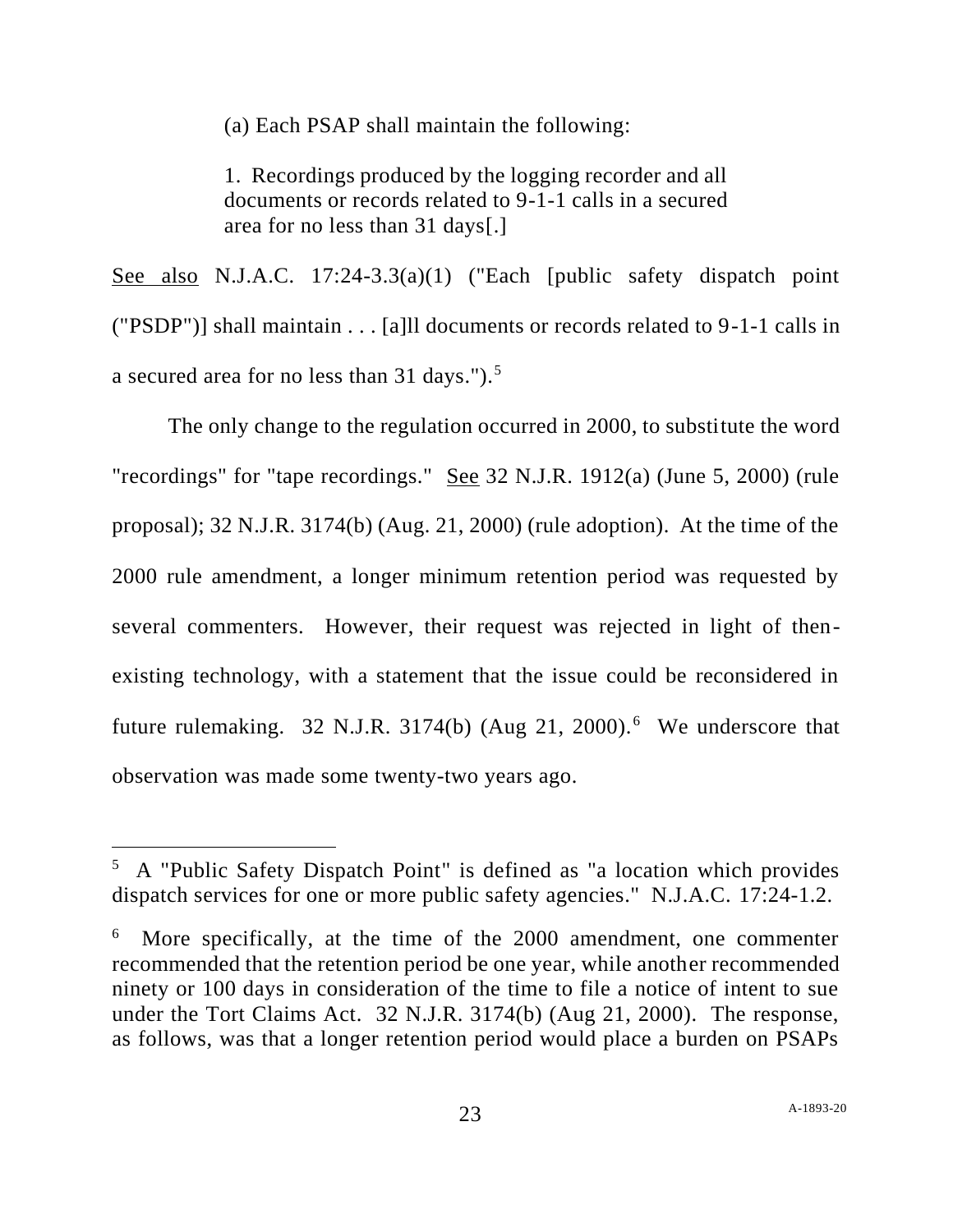On its face, N.J.A.C. 17:24-2.4(a)(1) does not mandate that recordings be retained for only thirty-one days. Instead, it sets a thirty-one-day regulatory floor for the retention of such records.

As noted above, the limited, pre-discovery record reflects that different counties apparently have made varying decisions about the length of time to retain such records. Indeed, before June 2020, Gloucester County retained such records for about six years. It was only with the purchase of a new server that

Current rules require PSAPs to maintain recordings produced by the logging recorder and all documents or records related to 9-1-1 calls in a secured area for no less than 31 days. This requirement of 31 days was established in 1990 and readopted in 1995 when many recording devices utilized bulky and expensive magnetic tapes. It should be noted that PSDPs are not mandated to have logging recorders. Over the past few years, many PSAPs have up-graded to logging recorder devices that utilize less expensive and more compact recording media. Imposing a one-year retention at this time would place a burden on those PSAPs that continue to utilize older logging recording devices; however, as a result of these comments, this subject will be considered in future rulemaking.

[32 N.J.R. 3174(b) (Aug. 21, 2000).]

Notwithstanding the move to digital technology, the thirty-one-day minimum retention period has not been re-visited.

that continue to use older-style recording devices, but the issue could be reconsidered in further rulemaking: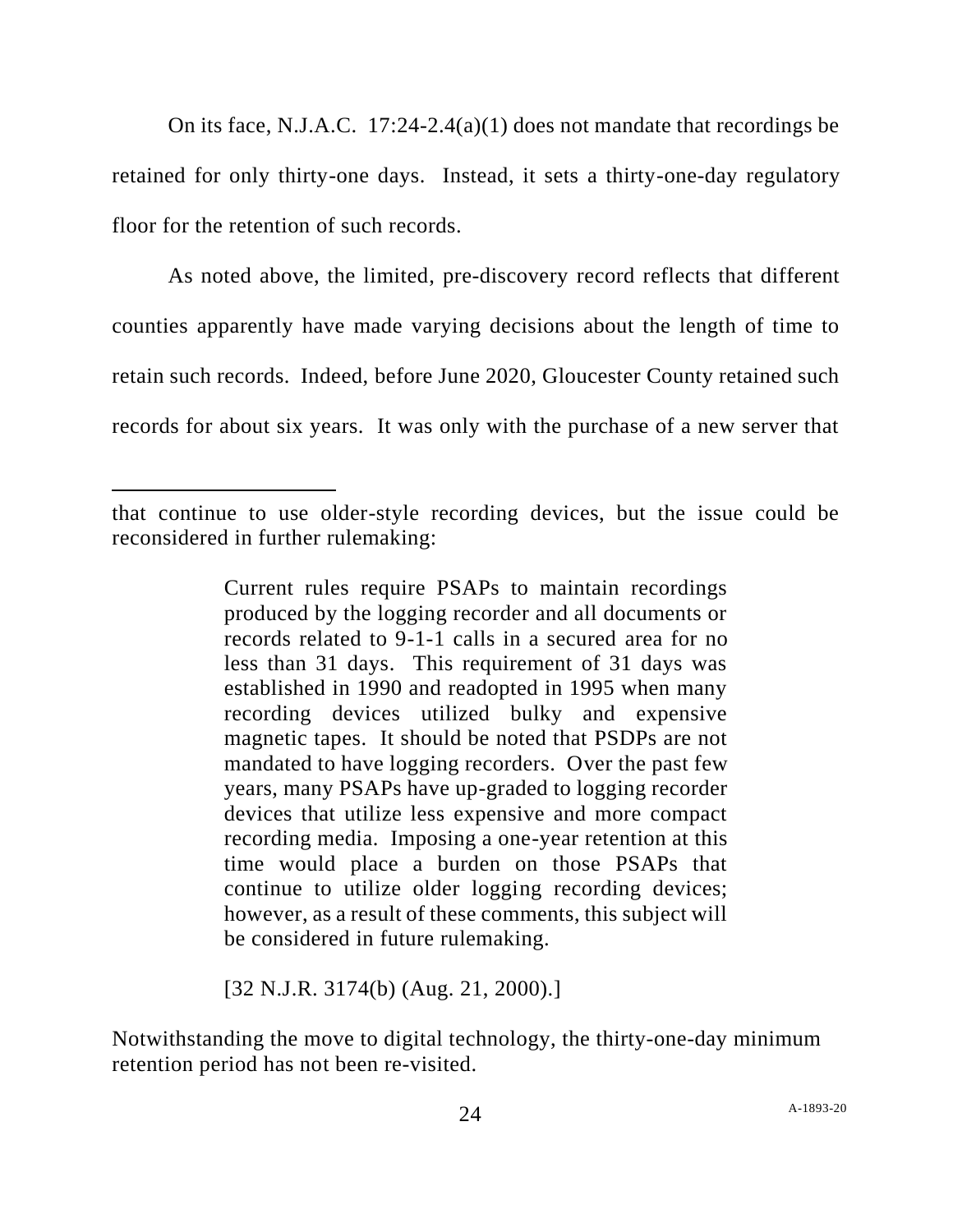the County decided to move to a thirty-one-day retention period. However, there is no explanation in the record as to why the County chose a thirty-one-day retention period.

The choice does not seem to be based upon technological limits, because—as confirmed by defendants—the new server has the capacity to retain records for at least a full year. Indeed, this court's stay of the trial court's order was issued over a year ago in March 2021, and defendants' counsel represented to us at the appellate oral argument that defendants have complied with the stay.

Although the thirty-one-day retention period is legally permitted as a regulatory matter under N.J.A.C.  $17:24-2.4(a)(a)$ , see also N.J.A.C.  $17:24-3.3$ , the record reflects that it is not feasible for the Public Defender (or, for that matter, the County Prosecutor) to request all such records within thirty-one days. Therefore, accepting the facts as pled by plaintiffs—as we must under the Printing Mart standard—the implementation of a thirty-one-day retention period in the County will seemingly result in the loss of relevant, and potentially exculpatory, evidence in numerous criminal cases, and thus the denial of many defendants' constitutional rights to a fair trial and the effective assistance of counsel. The trial court was rightly concerned about those consequences, but nonetheless opted to halt the litigation.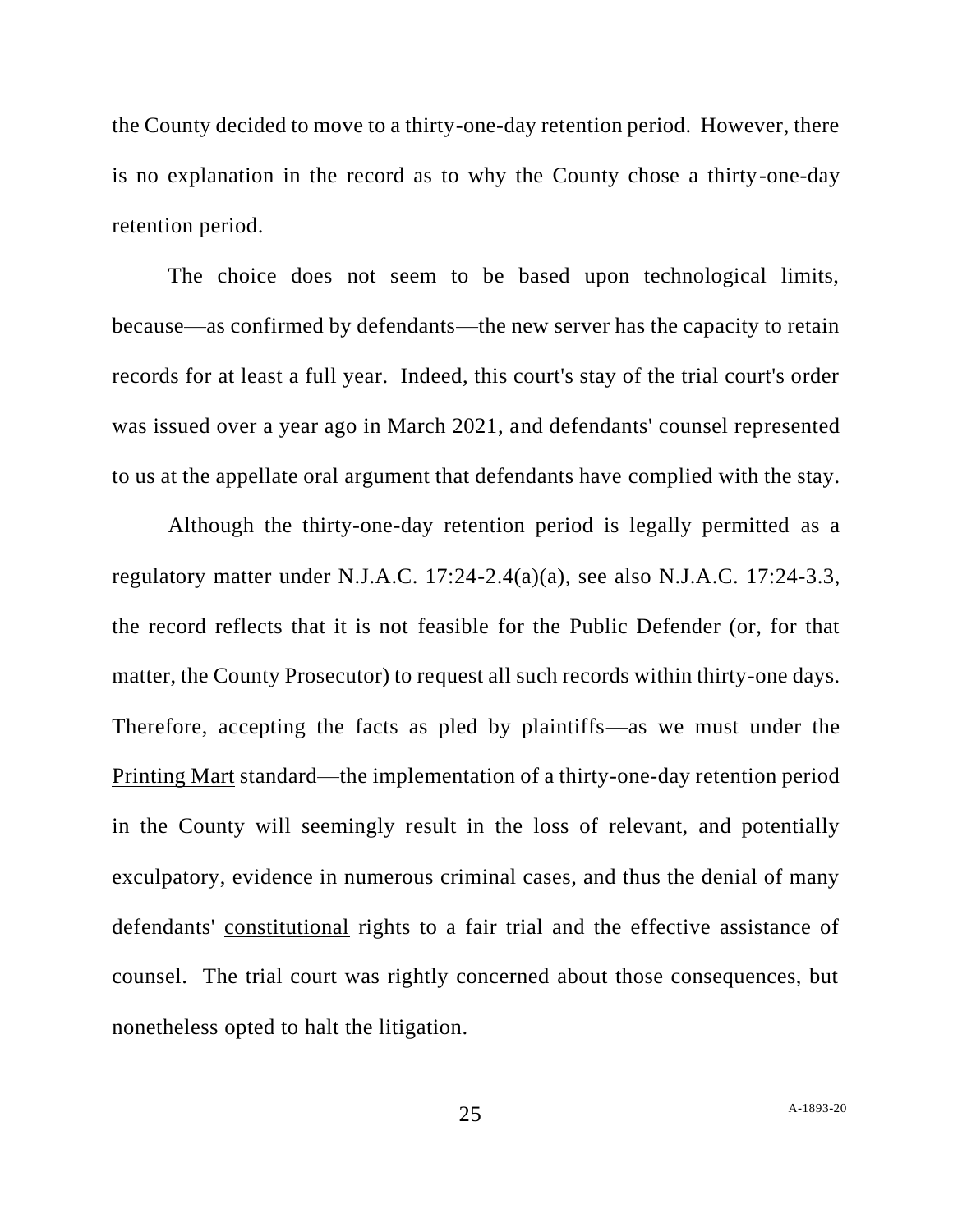To be sure, in individual cases, some opinions have held that the routine destruction of such 9-1-1 recordings did not actually result in a deprivation of due process. See State v. Reynolds, 124 N.J. 559, 569 (1991); James v. Singletary, 957 F.2d 1562, 1567 n.4 (11th Cir. 1992); United States v. Robinson, 855 F.Supp.2d 419, 420-24 (E.D.Pa. 2012). The point of the present civil litigation is not to seek a remedy for past violations. Rather, it is to prevent, in the first instance, the destruction of evidence and violations of criminal defendants' rights under the federal and state constitutions, U.S. Const. amends. V, VI, and XIV, N.J. Const. art. 1, ¶ 10, and the doctrine of fundamental fairness, see Doe v. Poritz, 142 N.J. 1, 108-09 (1995), State v. Sugar, 84 N.J. 1, 14-15 (1980).

Given the facts as alleged, plaintiffs have sufficiently pled a cause of action for an as-applied challenge to the County's implementation of N.J.A.C.  $17:24-2.4(a)(1)$ . The court's role at this juncture is only to identify whether the complaint states a viable claim. It does. Therefore, the merits of the claim should be explored and evaluated on remand, "in the factual context presented and in the light of circumstances as they appear." Abbott ex rel. Abbott v. Burke, 199 N.J. 140, 235 (2009). See, e.g., State Farm Mut. Auto. Ins. Co. v. State, 124 N.J. 32, 63 (1991) (noting that plaintiffs were "free to institute as-applied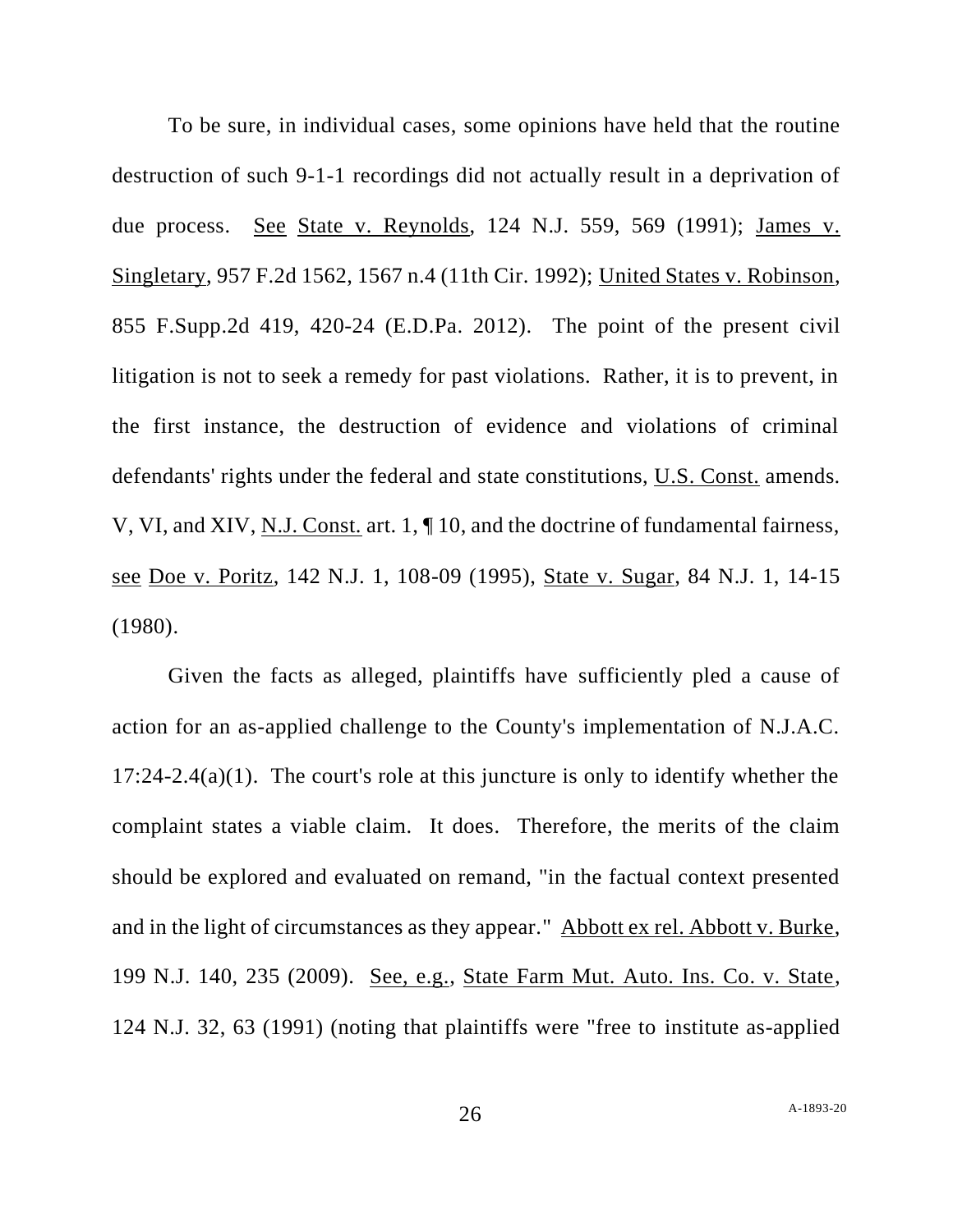challenges to the Reform Act in the event that the relief afforded to them under N.J.A.C. 11:3-16.11 is either substantively or procedurally inadequate to assure a constitutionally fair rate of return.").

We are mindful that defendant, the GCDER, argues that it is not a "law enforcement agency" that can owe constitutional duties to prospective criminal defendants when they are prosecuted. See N.J.A.C. 1:4B-2.1 (defining a "law enforcement agency"). We are equally mindful that the co-defendant Prosecutor's Office argues that it allegedly has no control over how long the GCDER stores 9-1-1 call data. At the early stage of the litigation, we decline to resolve whether this allocation of functions within County government appropriately creates an impenetrable barrier to the vindication of the constitutional rights at stake.

Without deciding the question here, it is conceivable the County Prosecutor may have the power as the chief law enforcement officer of the County under N.J.S.A. 2A:158-1 and -5 to mandate that all law enforcement agencies within the County obtain and retain all 9-1-1 recordings in delineated circumstances, such as whenever a homicide or sexual assault or some other category of crime is reported. Such a hypothetical directive might provide plaintiffs with access to those recordings beyond the GCDER's thirty-one-day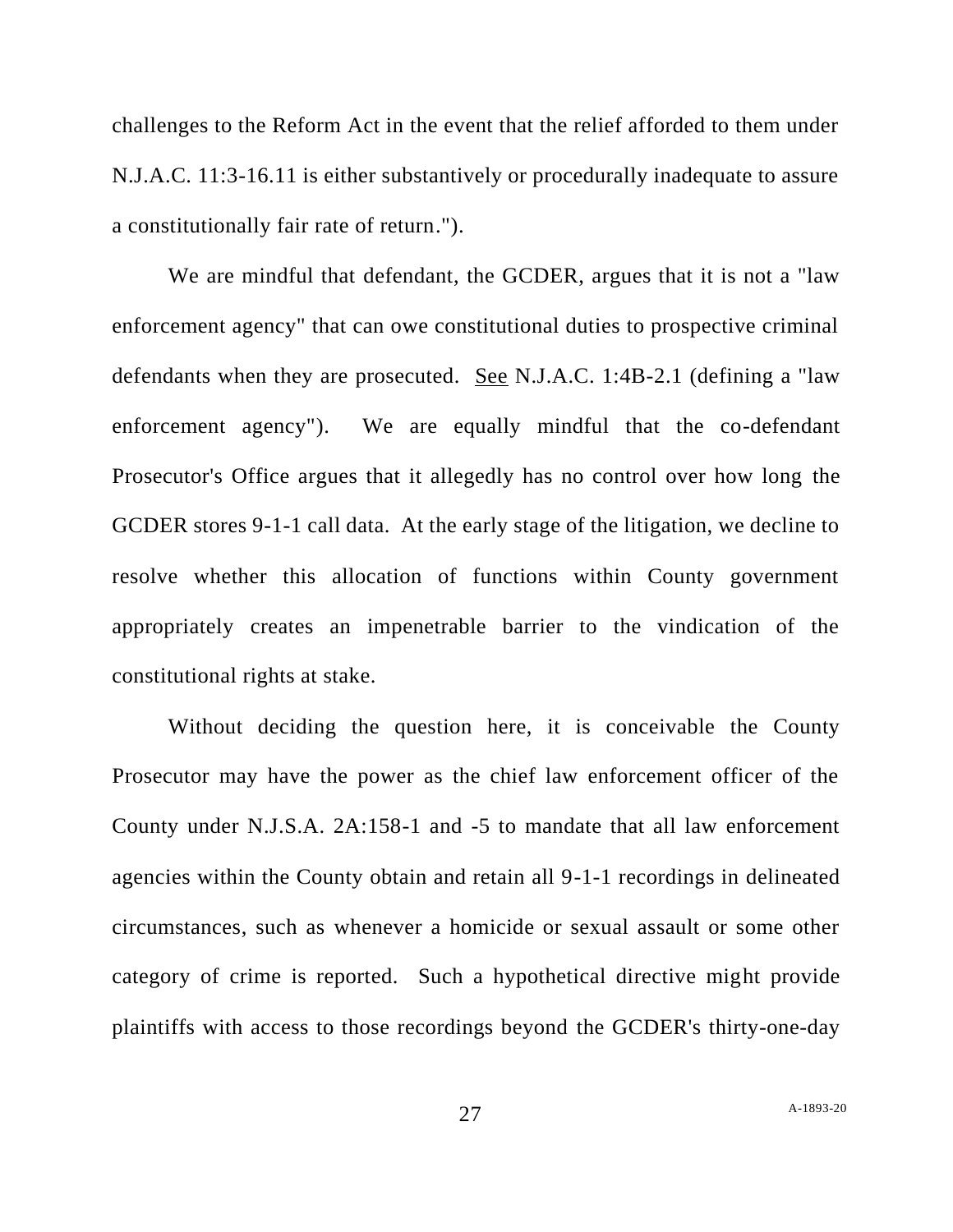retention period. By no means do we rule at this time that the Prosecutor has a duty to take such action, but it seems to be among the options worth exploring on remand and on a much fuller record.

We disagree with the trial court that plaintiffs' present case must be procedurally barred by the doctrines of res judicata and entire controversy, due to the earlier litigation. That first lawsuit focused on the demise of the former server. The present complaint asserts new harms and new facts. Despite the court's August 12, 2020 order in the first case directing the GCDER to retain the old server until a forensic analysis was conducted in response to the Public Defender's requests, that server has allegedly remained in "offline" status and the analysis has not been performed.

The entire controversy doctrine does not apply to unknown or unaccrued claims. Dimitrakopoulos, 237 N.J. at 99. Moreover, the doctrine must not be applied inequitably. Ibid. Here, it would be manifestly inequitable to deprive plaintiffs a fair opportunity to vindicate the constitutional rights of their clients in assuring that 9-1-1 data is not irretrievably purged too soon. Similarly, the doctrine of res judicata does not strictly bar non-identical claims that were not adjudicated in the earlier litigation, or bar claims in a second proceeding that would be unfair to preclude. Velasquez v. Franz, 123 N.J. 498, 505 (1991)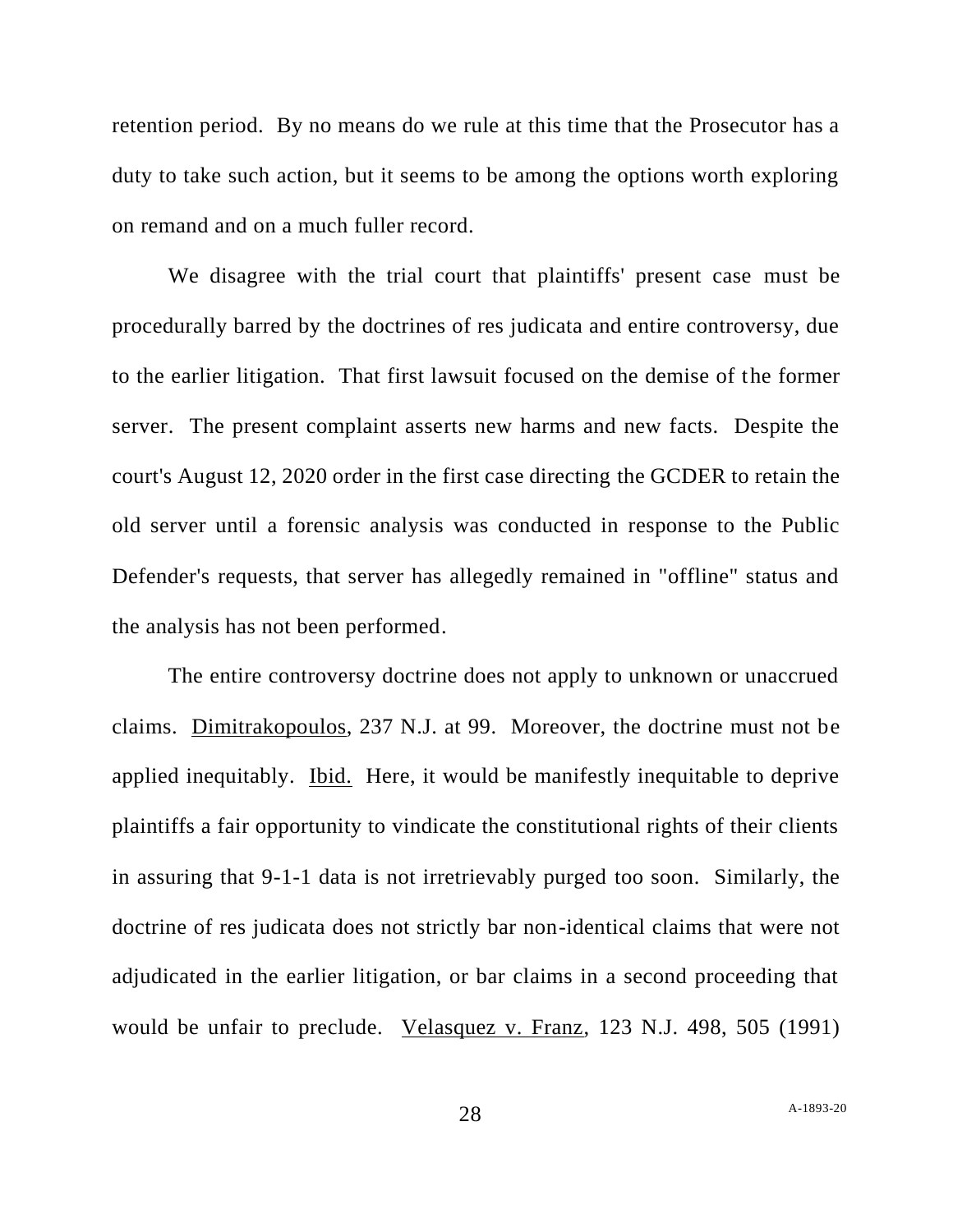(noting that res judicata is founded upon, among other things, principles of fairness). Moreover, this case involves matters of substantial public interest that deserve plenary exploration.

Our decision to reinstate plaintiffs' complaint to the Law Division should not be read to foreclose other avenues for possible redress. On inquiry at oral argument, plaintiffs' counsel advised us that she is unaware that anyone has yet attempted to pursue a petition for administrative rulemaking with the State Office of Information Technology under N.J.S.A. 52:17C-15(b), seeking to update and revise the thirty-one-day minimum retention period in N.J.A.C.  $17:24-2.4(a)(1)$ , as was envisioned in the 2000 response to the commenters.

Given that several counties apart from Gloucester appear likewise to have a thirty-one-day retention policy, a statewide approach may be more efficacious than a lawsuit against one County that would not necessarily bind the others. Nor has a declaratory judgment action been filed challenging the constitutional sufficiency of the regulation. We mention these possibilities not to encourage or endorse them, but simply to make clear they are not supplanted by this one lawsuit that is only in its incipient stage.

The trial court's dismissal order is consequently vacated, and the case is remanded to the trial court for discovery and other further proceedings. The